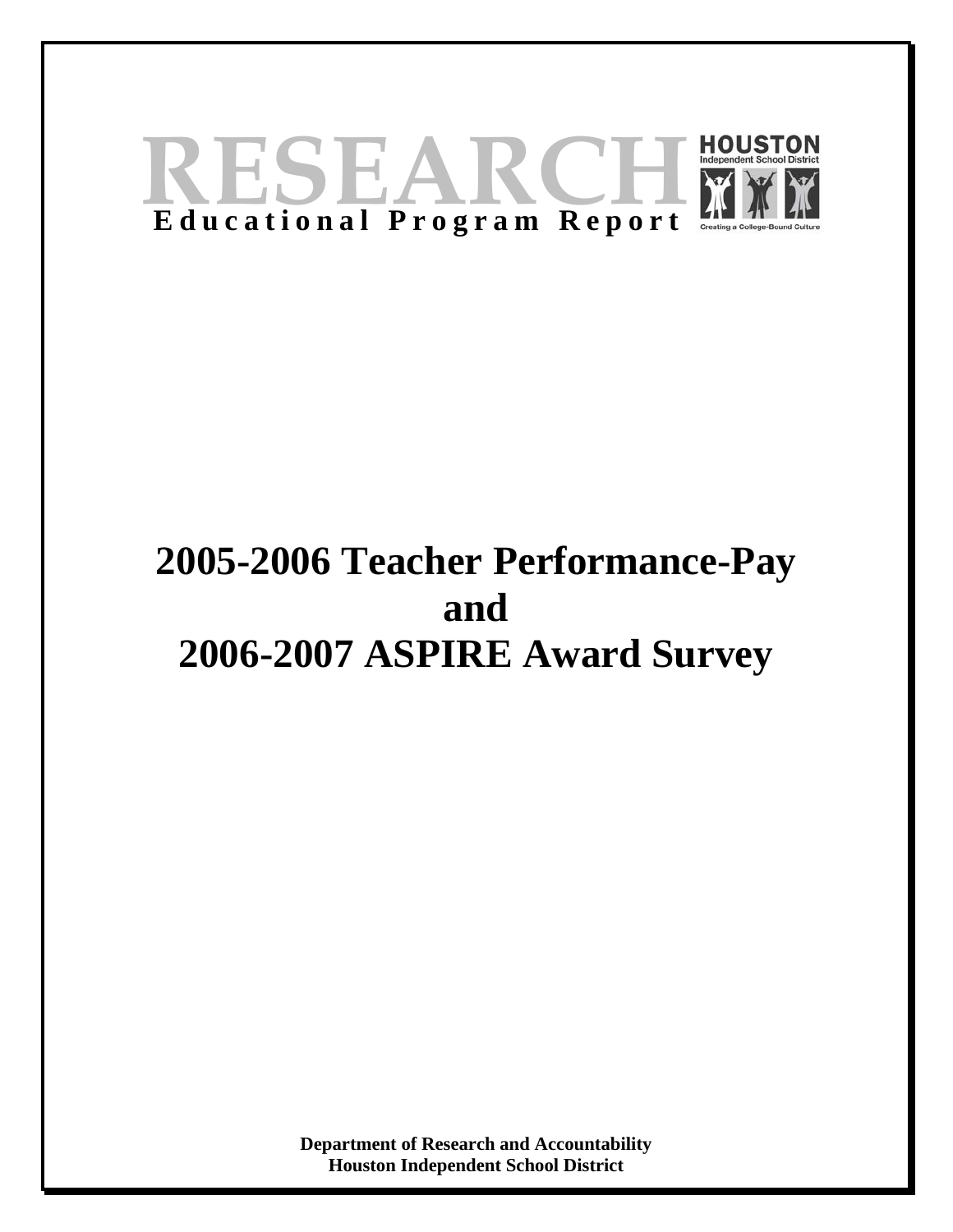

## **2008 Board of Education**

**Harvin C. Moore**  PRESIDENT

 **Paula M. Harris**  FIRST VICE PRESIDENT

 **Natasha M. Kamrani**  SECOND VICE PRESIDENT

 **Carol Mims Galloway SECRETARY** 

 **Lawrence Marshall**  ASSISTANT SECRETARY

**Diana Dávila Dianne Johnson Greg Meyers Manuel Rodríguez Jr.** 

 **Abelardo Saavedra, Ph.D.**  SUPERINTENDENT OF SCHOOLS

 **Carla Stevens**  ASSISTANT SUPERINTENDENT DEPARTMENT OF RESEARCH AND ACCOUNTABILITY

 **Laurie Zimmerman, Ph.D. Jennifer O'Brien**  RESEARCH SPECIALISTS

 **Chris Huzinec**  RESEARCH MANAGER

#### **Houston Independent School District**

Hattie Mae White Educational Support Center 4400 West 18th Street Houston, Texas 77092-8501

Website: www.houstonisd.org

It is the policy of the Houston Independent School District not to discriminate on the basis of age, color, handicap or disability, ancestry, naitonal origin, marital status, race, religion, sex, veteran status, or political affiliation in its educational or employment programs and activities.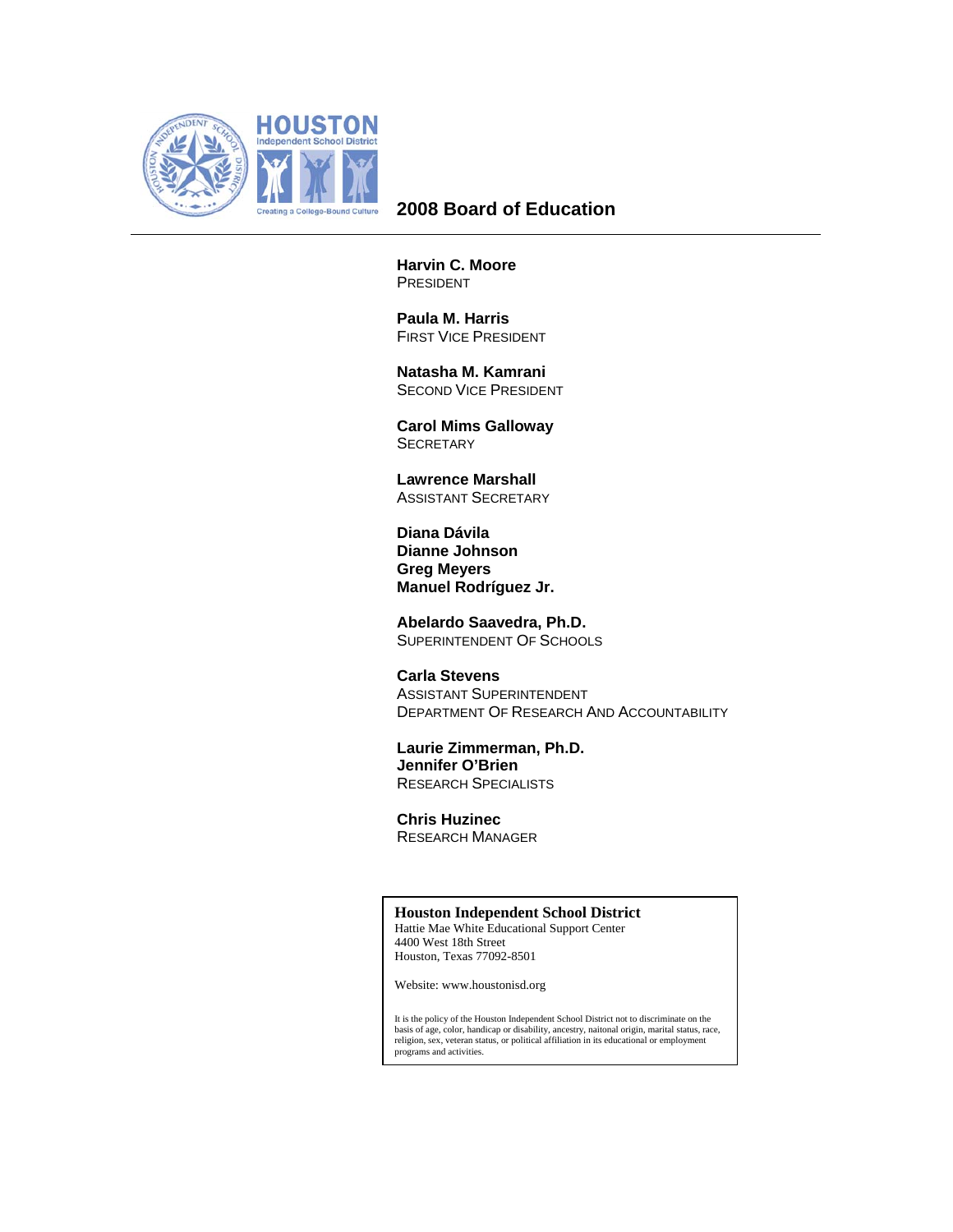## **EXECUTIVE SUMMARY**

# **2005–2006 TEACHER PERFORMANCE-PAY AND 2006–2007 ASPIRE AWARD SURVEY**

#### **Purpose**

The purpose of the Teacher Performance-Pay Model (TPPM) and ASPIRE Award Survey was to gain insight regarding the level of knowledge and perceptions of Houston Independent School District (HISD) teachers and staff toward the first two years of implementation of growth based performance pay in HISD, as well as their perceptions regarding the overall concept of teacher performance pay. Additionally, participants had the opportunity to identify strengths, provide criteria for a teacher award model from their perspective, and provide recommendations for making changes to the current model.

#### **Key Findings**

- **1. What were the perceptions of respondents regarding the concept of teacher performance pay overall?**
- Of the 16,296 and 16,504 Houston Independent School District (HISD) staff who were eligible to participate in the performance pay programs in 2005–2006 and 2006–2007, respectively, there were 1,851 participants who responded to the survey (11.3 percent) in December ("pre-survey") prior to 2006–2007 payout and 6,383 respondents in May (38.7 percent) ("post-survey") after 2006–2007 payout. Among the HISD staff who returned the pre-survey, 68.4 percent were core teachers and 31.6 percent were non-core instructional staff or "*Other*."
- Pre-survey results indicated that the largest percentage of respondents were *in favor* or *somewhat in favor* of the concept of teacher performance pay (69.2 percent), while 18.8 percent of the respondents indicated that they were *somewhat opposed* or *opposed* to the concept.
- Post-survey results indicated that the largest percentage of respondents were *in favor* or *somewhat in favor* of the concept of teacher performance pay (57.2 percent), while 22.1 percent were *somewhat opposed* or *opposed* to the concept.
- There was a decline in the percentage of respondents who were *in favor* or *somewhat in favor* of the concept of teacher performance pay by 12.0 percentage points, and an increase by 8.6 percentage points of respondents who were *neutral* to the concept of teacher performance pay based on pre-and post-survey data.
- When comparing pre-survey and post-survey respondents indicating favorability (*in favor* or *somewhat in favor*) toward the concept of teacher performance pay based on individual student growth, there was a decline from 62.2 to 55.2 percent.
- The percentage of core teachers who were *in favor* or *somewhat in favor* of teacher performance pay exceeded that of non-core instructional staff by 8.4 percentage points on the pre-survey. The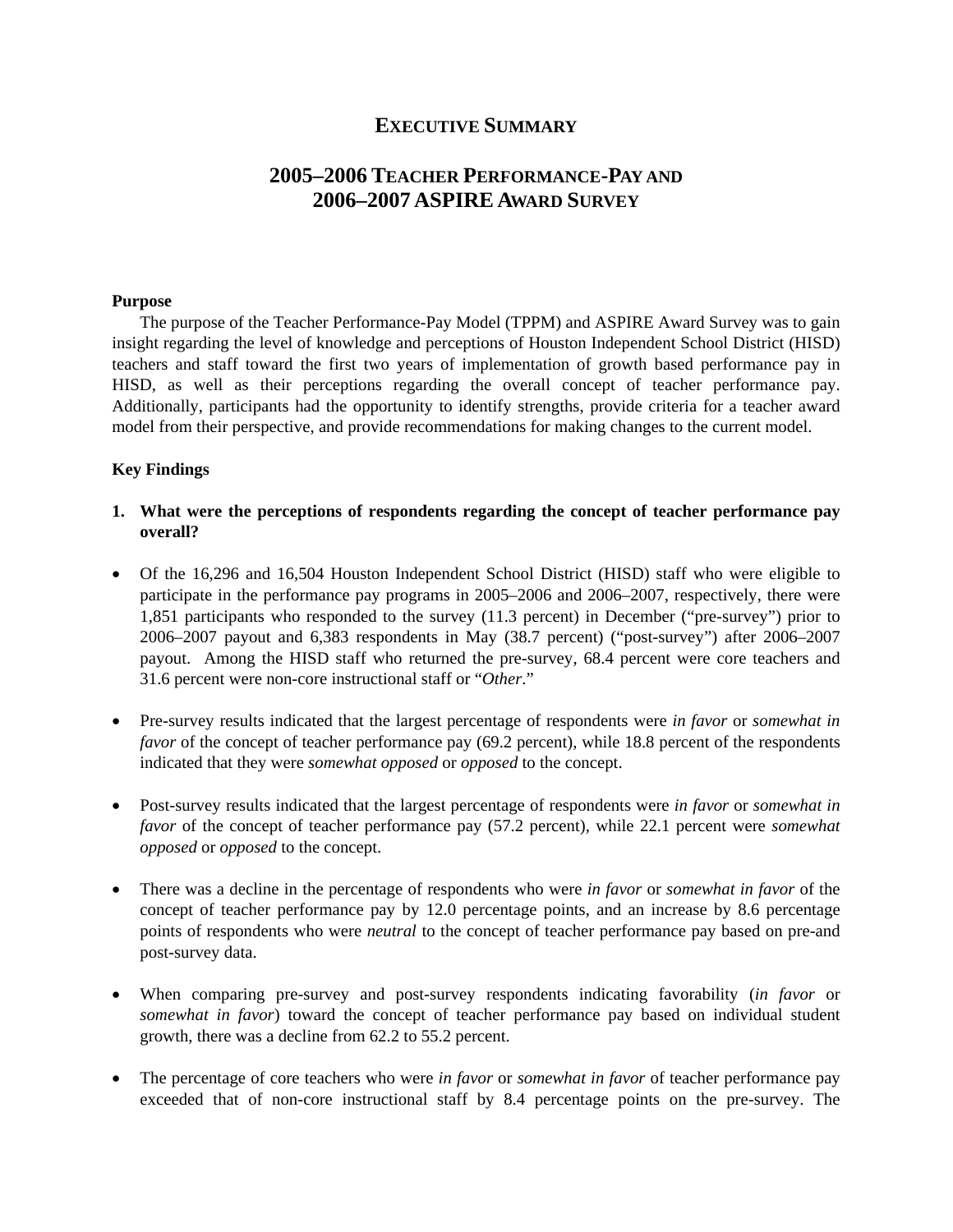percentage of instructional staff that was *in favor* or *somewhat in favor* of teacher performance pay slightly exceeded non-instructional staff, principals, professional support, regional/central office personnel and *others* by less than one percentage point on the post-survey.

- Approximately 24 percent of non-core instructional staff indicated that they were *somewhat opposed* or *opposed* toward the concept of teacher performance pay compared to only 19.3 percent of core teachers.
- At least 50 percent of core teachers and non-core instructional staff indicated that they were *opposed*  or *somewhat opposed* to a Teacher Performance-Pay model based on passing rates only. Alternatively, 43.2 percent of instructional staff and 33.0 percent of non-instructional staff indicated that they were *opposed* or *somewhat opposed* toward the concept of teacher performance pay based on passing rates only on the post-survey.

## **2. What were the perceptions of respondents and level of understanding of respondents regarding the Teacher Performance-Pay Model (TPPM) and ASPIRE Award programs?**

- When comparing pre-and post-survey results, the percentage of respondents that indicated they were *in favor* or *somewhat in favor* toward the concept of the Teacher Performance-Pay Model and to the ASPIRE Award Program was comparable (44.4 percent vs. 44.5 percent). After the payout of both models, however, opposition decreased by 9.2 percentage points.
- For the 2005–2006 Teacher Performance Pay Model, only 46.2 percent of the respondents indicated that they *understood it completely* or *understood most aspects of it*; alternatively, for the 2006–2007 ASPIRE Award program (pre-survey), 66.5 percent of respondents indicted that they *understood it completely* or *understood most aspects of it*.
- ASPIRE post-survey results indicated that 55.2 percent of respondents perceived they had *sufficient* understanding, while 27.4 percent felt their level of understanding was *high* or *very high* with regard to the ASPIRE Award program.
- Of the 1,513 pre-survey respondents, 65.6 percent received a 2005–2006 Teacher Performance-Pay Award in January 2007. Of the 5,376 post-survey respondents, 79.7 percent received a 2006–2007 ASPIRE Award in January 2008.

## **3. What were the perceptions of respondents regarding the training sessions when comparing the 2005–2006 to 2006–2007 performance pay models?**

- The percentage of respondents that received training increased from 58.1 percent for the 2005–2006 model to 91.9 percent for the 2006–2007 model (pre-survey). Post-survey results indicated a decline in respondents reporting that they received training by 6.8 percentage points.
- For the 2005–2006 Teacher Performance Pay Model, the highest percentage of respondents indicated that they attended one training session prior to payout (46.6 percent).
- For the 2006–2007 ASPIRE Award, the highest percentage of post-survey respondents indicated that they attended two sessions (34 percent), with 31.8 percent reporting attending three or more.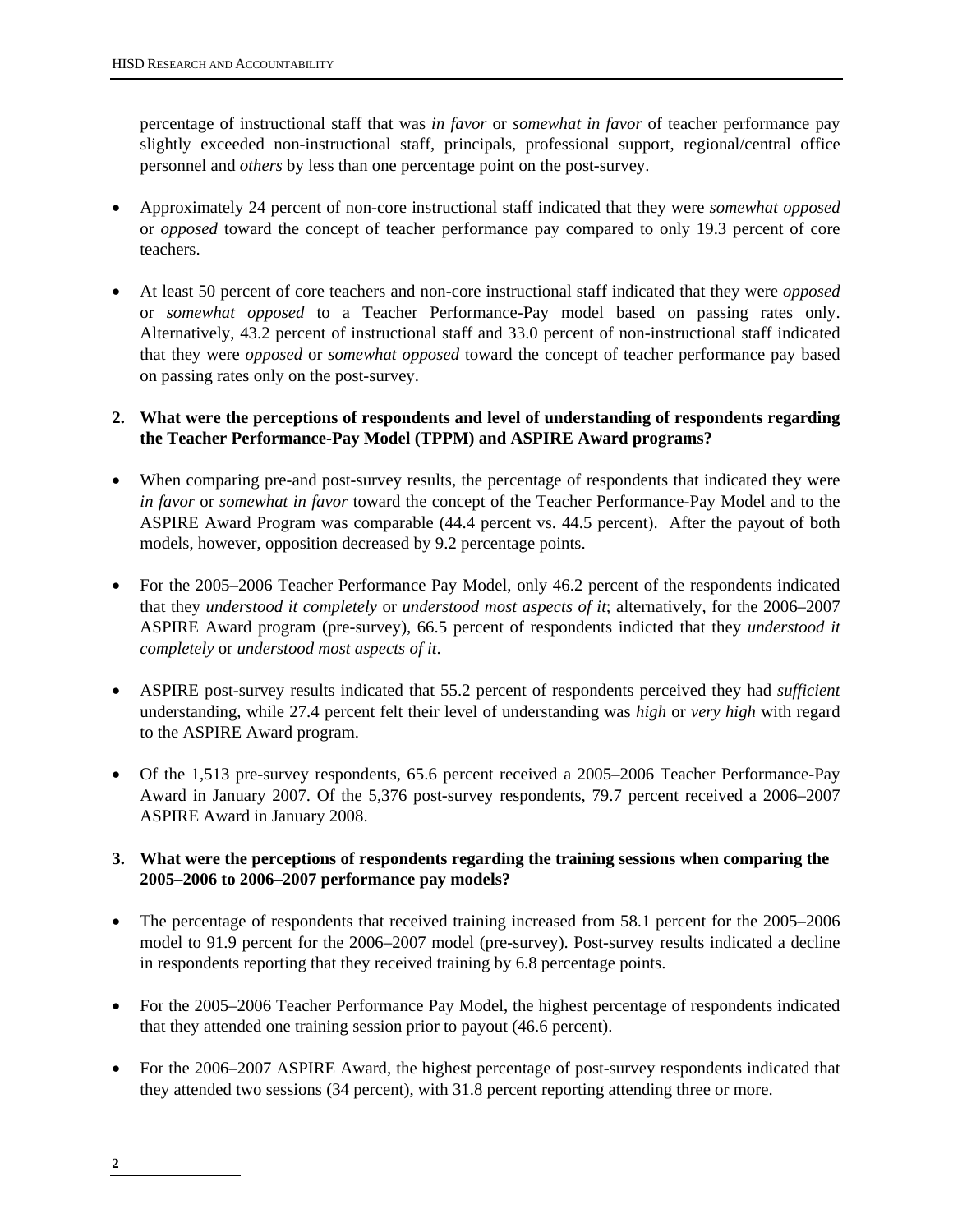- There was an overall reduction in the percentage of respondents that did not attend any training sessions when comparing the results from the Teacher Performance-Pay Model (9.1 percent) to postsurvey ASPIRE (3.7 percent).
- When comparing pre-and post-survey data, a higher percentage of post-survey respondents indicated attending one or more training sessions (72.5 percent) than pre-survey respondents (57.1 percent) after payout.
- When comparing 2005–2006 Teacher Performance-Pay Model and 2006–2007 ASPIRE (pre-survey) results, 68.9 percent and 79.6 percent of respondents indicated that *I trained others on the difference* or *I understood most aspects of the difference* between student achievement and student growth/academic progress, representing an increase of 10.7 percentage points from the previous year.
- Post-survey results indicated that 88.4 percent of respondents rated their understanding of the difference between student achievement and student growth/academic progress as *very high, high*, or *sufficient*.
- There was a decline in the percentage of respondents that indicated *not really* or *they are totally unrelated* regarding the connection between classroom instruction and performance pay based on prepost survey results (42.1 percent vs. 38.2 percent).
- The training component for which the largest percentage of respondents indicated a *high* or *very high* level of understanding centered on how value-added information can help educators (36.6 percent).
- On the post-survey, the component for which the highest percentage of respondents indicated a *very low* or *low* level of understanding centered on how the 2007 ASPIRE Awards were calculated/determined (33.9 percent).

## **4. What were the criteria that respondents indicated they would prefer when choosing a teacher award model?**

- Over half of the respondents selected a model based on a combination of student growth at the classroom and campus levels when comparing pre-and post-survey results (56.1 and 57.5 percent).
- Only 8.9 percent of pre-survey respondents and 7.5 percent of post-survey respondents provided answers to the question about preferred criterion in a performance pay model. The highest percentage of respondents indicated that they would prefer to develop a model based upon criteria other than student test scores from standardized assessments or for the teacher award model to incorporate other performance measures as well as standardized test scores.
- Respondents indicating that they did not want a teacher award model reflected one of the largest increases when comparing pre-and post-survey results (9.4 percentage points) for the small percentage of respondents answering this question.
- When comparing pre-and post-survey results, 15.3 percent of 209 pre-survey responses and 10.6 percent of 521 post-survey responses indicated that teachers or other staff members wanted a pay raise across the board, representing a decline by 4.7 percentage points.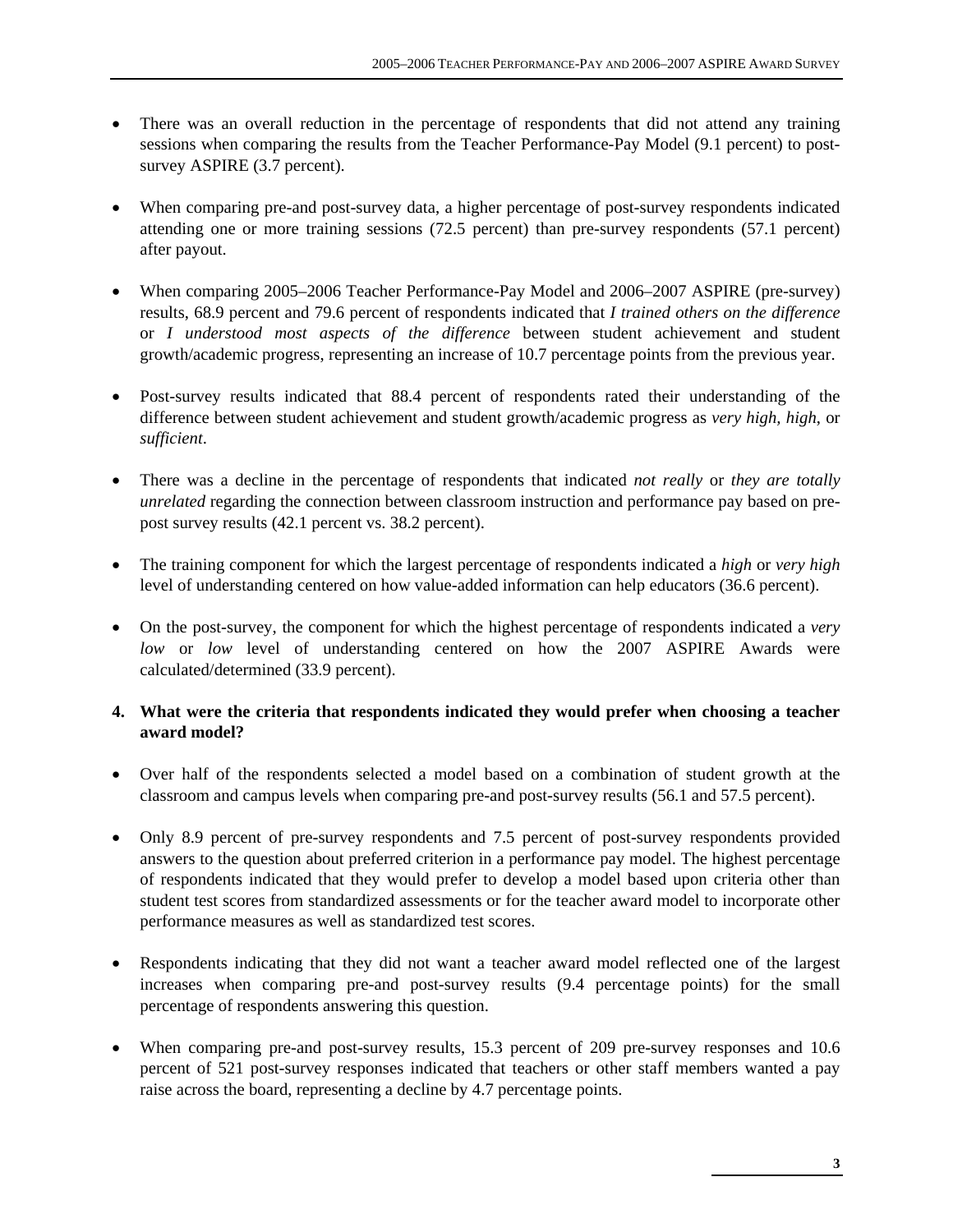## **5. What were the recommendations for changing the 2006–2007 ASPIRE Award suggested by respondents?**

- For the pre-survey, 1,042 of 1,851 respondents provided at least one response for recommended changes to the 2006–2007 ASPIRE Award (56.3 percent). For the post-survey, 2,071 of 6,383 respondents provided at least one response for recommended changes to the 2006–2007 ASPIRE Award (32.4 percent).
- Out of 19 emergent categories, the category receiving the highest percentages for both pre-and postsurvey results centered on *equitability regarding levels of compensation and eligibility*.
- Recommendations for improving communication included changing the way information about ASPIRE reaches HISD staff by incorporating multimedia pod casts and multimedia tutorials, in addition to more timely reports, web-based modules, and e-mail.
- Based on post-survey feedback, communication about changes in the ASPIRE program need to be communicated more effectively, especially regarding eligibility criteria.

## **6. What was the best part of the 2006–2007 ASPIRE Award as perceived by respondents?**

- For the pre-survey, 943 of 1,851 of respondents provided at least one response (50.9 percent). For the post-survey, 1,515 of 6,383 respondents provided at least one response for identifying the best part of the 2006–2007 ASPIRE Award (23.7 percent).
- Out of 17 emergent categories, the category receiving the highest percentages for both pre-and postsurvey results centered on *the idea/concept of receiving an award or receiving the award itself* (29.4 percent).
- The highest change when comparing pre-to-post survey results centered on a 10.4 percent increase in respondents that indicated there was *no best part* of the ASPIRE Award program.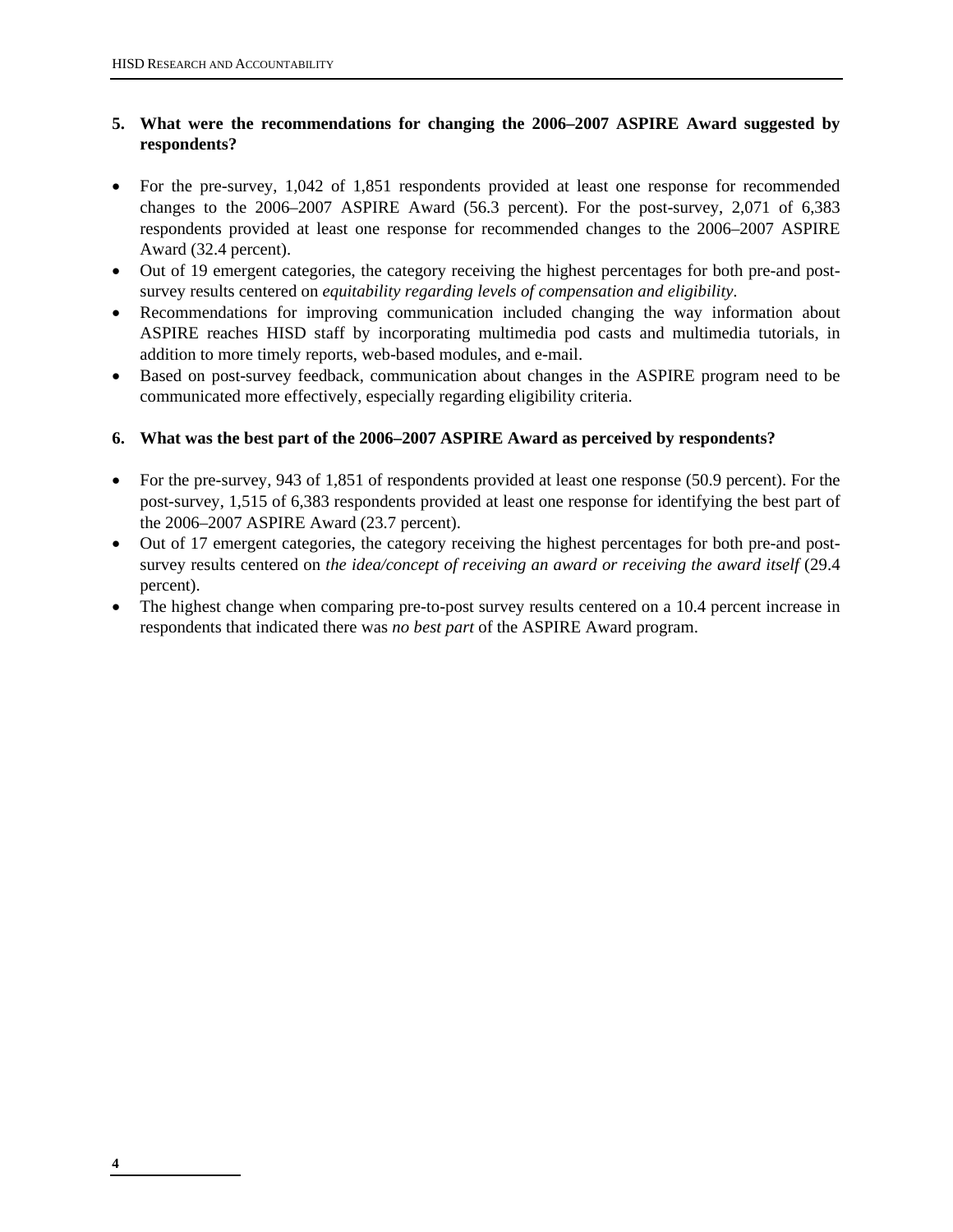# **2005–2006 TEACHER PERFORMANCE-PAY AND 2006–2007 ASPIRE AWARD SURVEY**

## **Introduction**

#### **Purpose**

The purpose of the Teacher Performance-Pay Model (TPPM) and ASPIRE Award Survey was to gain insight regarding the level of knowledge and perceptions of Houston Independent School District (HISD) teachers and staff toward the first two years of implementation of growth-based performance pay in HISD, as well as their perceptions regarding the overall concept of teacher performance pay. Additionally, participants had the opportunity to identify strengths, provide criteria for a teacher award model from their perspective, and provide recommendations for making changes to the current model. Data will be used to make program improvements. The following research questions were addressed:

- 1. What were the perceptions of respondents regarding the concept of teacher performance pay overall?
- 2. What were the perceptions and level of understanding of respondents regarding the Teacher Performance-Pay Model (TPPM) and ASPIRE Award programs?
- 3. What were the perceptions of respondents regarding the training sessions when comparing the 2005–2006 to 2006–2007 performance pay models?
- 4. What were the criteria that respondents indicated they would prefer when choosing a teacher award model?
- 5. What were the recommendations for changing the 2006–2007 ASPIRE Award suggested by respondents?
- 6. What was the best part of the 2006–2007 ASPIRE Award as perceived by respondents?

#### **Program Rationale, Goals, and Principles**

On January 12, 2006, the Houston Independent School District (HISD) Board of Education approved a teacher performance-pay program awarding teachers financial incentives based on three strands of performance pay. These strands involved campus-level performance on the state accountability rating and individual teacher performance on the basis of student progress on state and district assessment programs. The awards were paid out in January, 2007. The experience gained in the first year and consultations with national experts and teachers provided the impetus for recommending the improvement and enhancement of the model which then became, "Accelerating Student Progress: Increasing Results and Expectations" (ASPIRE). The 2006–2007 ASPIRE Award was successfully paid out on January 30, 2008.

 The purpose of the Houston Independent School District (HISD) ASPIRE Award Model is to reward teachers for their efforts in improving the academic growth of their students. ASPIRE Award employs a value-added methodology that provides teachers with the information that they need to facilitate and measure student progress at the student, classroom, and campus levels. The ASPIRE Award is dedicated to achieving the following goals:

• Encourage cooperation in Professional Learning Communities;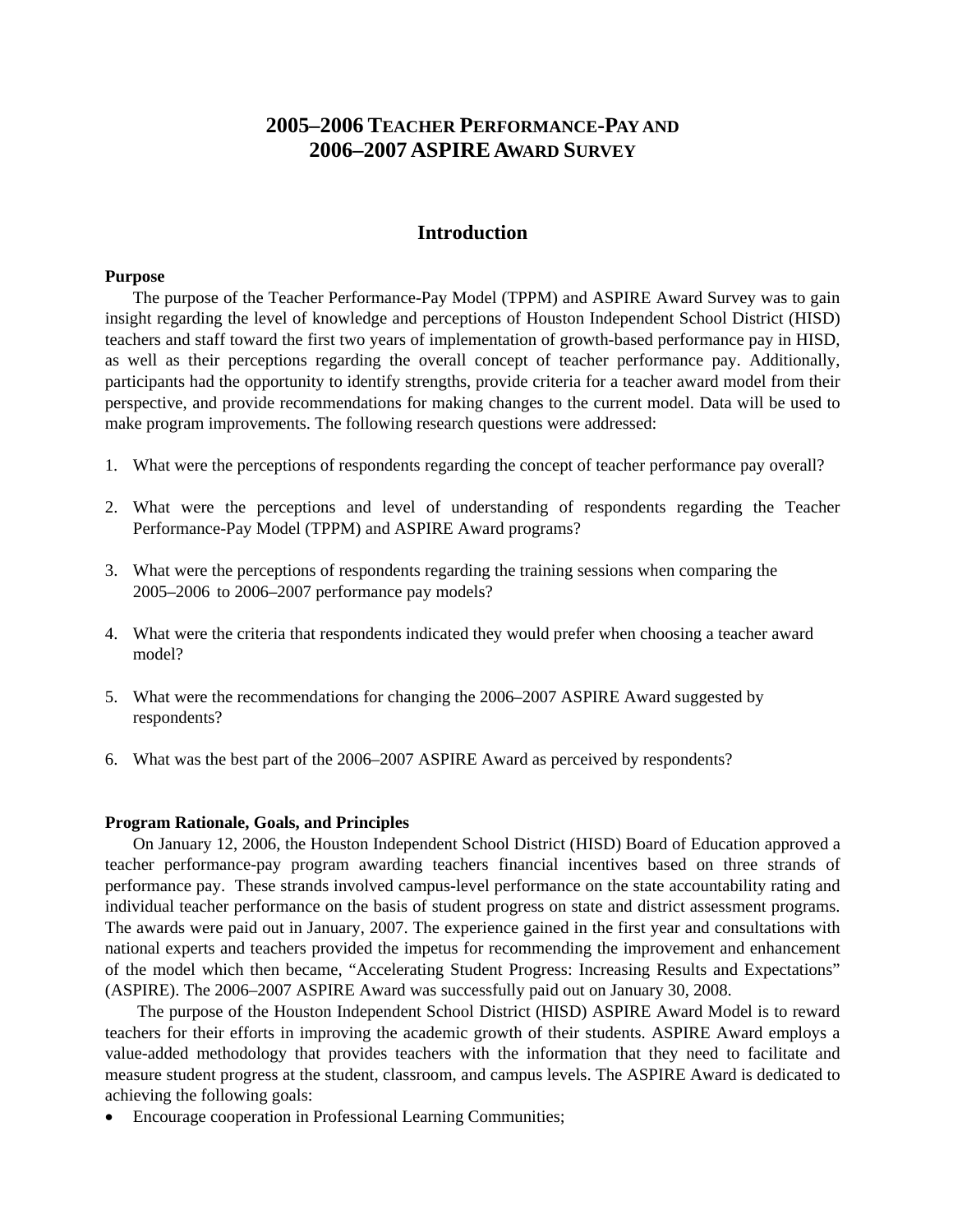- Be aligned with the district's other school-improvement initiatives;
- Use value-added data based on a national expert's methodology to reward teachers reliably and consistently for student progress;
- Pay instructional staff members and non-instructional staff members at a campus on the basis of valueadded data;
- Include core teachers at all grade levels, early childhood through grade 12; and
- Address alignment of curriculum to tests on which awards are based.

The ASPIRE Award is based on the following principles:

- Performance pay drives academic performance;
- Good teaching occurs in all schools;
- Teamwork is valuable;
- Performance pay does not replace a competitive base salaray, and
- Performance pay systems are dynamic and evolve over time.

Given these goals and principals, the ASPIRE Award involves three different strands of academic performance: Strand I–Value-added Campus Improvement (Campus-Level Performance); Strand II– Value-added Core Teacher Improvement (Individual Teacher, Campus, and Department Performance); and Strand III–Campus Improvement and Achievement based on Texas Education Agency (TEA) accountability and Comparable Improvement on the Texas Assessment of Knowledge and Skills (TAKS) (Campus-Level Performance). Under the model, every HISD teacher has the opportunity to participate in at least two strands of the ASPIRE Awards (Strands I and III).

## **Methods**

#### **Data Collection**

To determine the perceptions and level of knowledge of participants regarding the 2005–2006 Teacher Performance-Pay Model (TPPM) paid out in January 2007 and the 2006–2007 ASPIRE Award program paid out in January 2008, pre-and post-surveys were administered from Tuesday, December 4, 2007 to Wednesday, December 12, 2007 and from Tuesday, May 13, 2008 to Thursday, May 21, 2008. The survey instrument was designed to allow participants to give their opinions and attitudes regarding the concept of performance pay and their level of understanding regarding the TPPM and ASPIRE Award program. Questions employed a Likert-type scale or single-response format, with respondents given the opportunity to provide additional comments on open-ended questions. Open-ended questions centered on identifying strengths of the ASPIRE Award program, providing criteria for a teacher award model from the perspective of the respondents, and providing recommendations for making changes to the current model. The responses were completely anonymous.

For the administration of the pre-survey, the Assistant Superintendent of Research and Accountability notified all principals directly (via e-mail) for accessing the survey on the Research and Accountability Website. Principals were asked to distribute the notice to all teachers. In addition, a notification flag about accessing the survey was posted on the employee portal site. Participants were instructed to complete the survey and return it via e-mail or print the survey and FAX the completed form. The data obtained from the completed surveys were collected and entered into ACCESS. For the post-survey, participants were sent an e-mail with a link to the survey.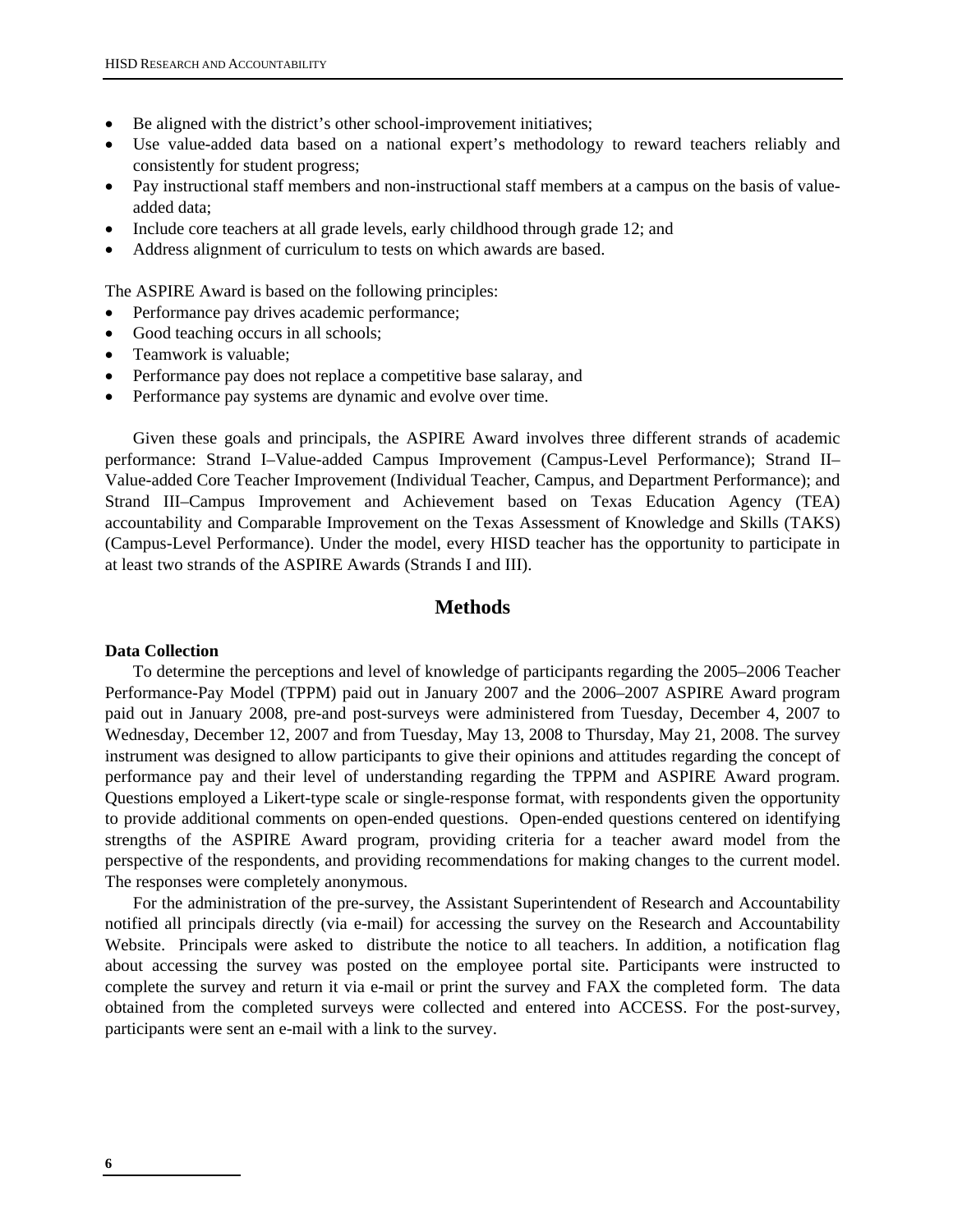#### **Survey Participants**

Of the 16,296 and 16,504 Houston Independent School District (HISD) staff who were eligible to participate in the performance pay programs in 2005–2006 and 2006–2007, there were 1,851 participants who responded to the survey (11.3 percent) in December and 6,383 respondents in May (38.7 percent). If survey participants were employed by HISD during the 2005–2006 and/or 2006–2007 school year, they were asked to indicate the type of teaching position held. Of the 1,851 respondents, 1,494 and 1,643 indicated the type of position that was held for the 2005–2006 and 2006–2007 school years for the presurvey, respectively, while 6,283 indicated their position for the post-survey (**Table 1)**.

| Table 1. Number and Percent of Survey Respondents Based on Position Held, 2005–2006 and 2006–2007 |             |               |                     |               |                                      |                      |       |  |  |
|---------------------------------------------------------------------------------------------------|-------------|---------------|---------------------|---------------|--------------------------------------|----------------------|-------|--|--|
|                                                                                                   | <b>TPPM</b> |               | <b>ASPIRE</b> (Pre) |               |                                      | <b>ASPIRE</b> (Post) |       |  |  |
|                                                                                                   | 2005-2006   |               | Dec. 2007           |               |                                      | <b>May 2008</b>      |       |  |  |
|                                                                                                   | N           | $\frac{6}{9}$ | N                   | $\frac{6}{9}$ |                                      | N                    | $\%$  |  |  |
| EC-2nd grade Core teacher                                                                         | 410         | 27.4          | 448                 | 27.3          | <b>Instructional Staff</b>           | 5,007                | 79.7  |  |  |
| Grade 3-8 Core teacher                                                                            | 415         | 27.8          | 486                 | 29.6          | Non-Instructional Staff              | 687                  | 10.9  |  |  |
| High School Core teacher                                                                          | 161         | 10.8          | 190                 | 11.6          | Principal                            | 96                   | 1.5   |  |  |
| EC-2nd grade Non-core instructional staff                                                         | 53          | 3.5           | 61                  | 3.7           | <b>Professional Support</b>          | 162                  | 2.6   |  |  |
| Grade 3-8 Non-core instructional staff                                                            | 78          | 5.2           | 72                  | 4.4           | Regional/Central Office<br>Personnel | 16                   | 0.3   |  |  |
| High School Non-core instructional staff                                                          | 137         | 9.2           | 148                 | 9.0           |                                      |                      |       |  |  |
| Other (specify)                                                                                   | 240         | 16.1          | 238                 | 14.5          | Other (please specify)               | 315                  | 5.0   |  |  |
| <b>Total</b>                                                                                      | 1,494       | 100.0         | 1,643               | 100.0         | <b>Total</b>                         | 6,283                | 100.0 |  |  |

#### **Data Analysis**

Both quantitative and qualitative research methods were employed to analyze the results of the surveys. Descriptive statistics in terms of frequencies, percentages, and crosstabs were used to examine the single-response and Likert-type questions. Items marked "N/A" indicated that the item did not apply and was treated as missing data. For the pre-survey, if a respondent indicated that they were not employed by HISD in 2005–2006, their responses were excluded from the analysis for questions 5 through 15. Similarly, if a respondent indicated that they were not employed by HISD in 2006–2007, their responses were excluded from the analysis for questions 17 through 24. If respondents indicated that they did not receive training for the 2005–2006 TPPM, their responses to questions 10 and 11 were excluded from the analysis. Similarly, if respondents indicated that they did not receive training for the 2006–2007 ASPIRE Award, their response to question 21 was not included in the analysis. For the post-survey, raw data were provided by *Battelle For Kids* in an excel spreadsheet. Data were recoded and analyzed in SPSS. Items that were skipped were coded as missing data, and not included in the analysis. For the open-ended questions, qualitative analysis was employed by developing emergent categories. The data are presented using descriptive statistics.

#### **Data Limitations**

The limitations to pre-survey administration centered on the short time frame for completing the presurvey coupled with distribution and access to the survey. Additionally, there were changes in the structure of the survey instrument as well as changes in coding.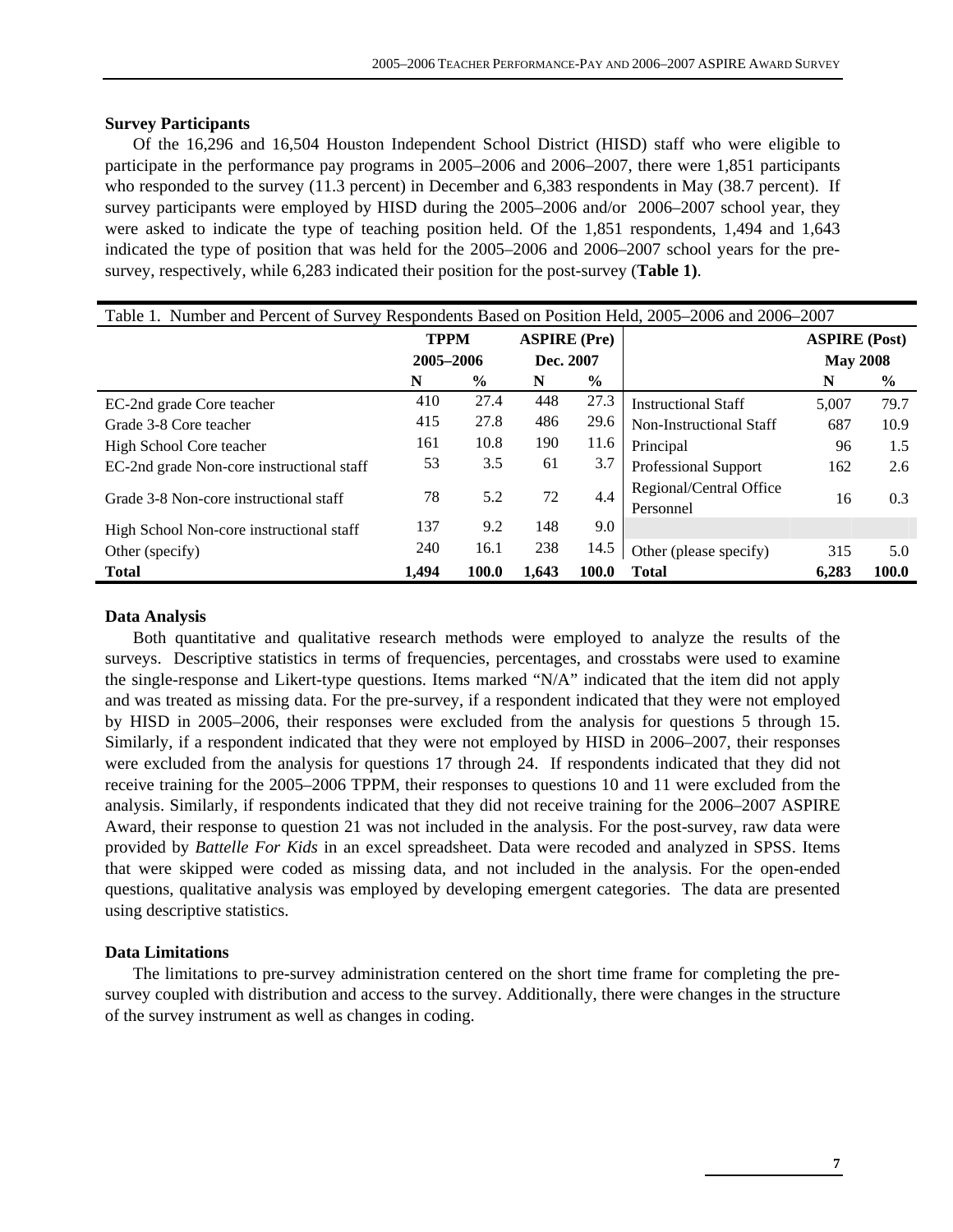## **Results**

## **What were the perceptions of respondents regarding the concept of teacher performance pay overall?**

## **All Respondents**

 Tables 2–4 summarize the results of pre-post survey questions focusing on perceptions and level of understanding towards teacher performance pay.

| Table 2. Comparison of the Number and Percent of Respondents Indicating Favorability Toward the |       |                     |       |                      |  |  |  |  |  |
|-------------------------------------------------------------------------------------------------|-------|---------------------|-------|----------------------|--|--|--|--|--|
| Concept of Teacher Performance Pay Overall, Pre-Post Survey Results                             |       |                     |       |                      |  |  |  |  |  |
|                                                                                                 |       | <b>ASPIRE</b> (Pre) |       | <b>ASPIRE</b> (Post) |  |  |  |  |  |
|                                                                                                 |       | Dec. 2007           |       | <b>May 2008</b>      |  |  |  |  |  |
|                                                                                                 | N     | $\frac{6}{9}$       | N     | $\frac{0}{0}$        |  |  |  |  |  |
| In favor                                                                                        | 831   | 45.6                | 2,185 | 37.5                 |  |  |  |  |  |
| Somewhat in favor                                                                               | 430   | 23.6                | 1,145 | 19.7                 |  |  |  |  |  |
| Neutral                                                                                         | 218   | 12.0                | 1,200 | 20.6                 |  |  |  |  |  |
| Somewhat opposed                                                                                | 167   | 9.2                 | 608   | 10.4                 |  |  |  |  |  |
| Opposed                                                                                         | 175   | 9.6                 | 684   | 11.7                 |  |  |  |  |  |
| <b>Total</b>                                                                                    | 1.821 | 100.0               | 5,822 | 100.0                |  |  |  |  |  |

- Pre-survey results indicated that the largest percentage of respondents were *in favor* or *somewhat in favor* of the concept of teacher performance pay (69.2 percent), while 18.8 percent of the respondents indicated that they were *somewhat opposed* or *opposed* to the concept.
- Post-survey results indicated that the largest percentage of respondents were *in favor* or *somewhat in favor* of the concept of teacher performance pay (57.2 percent), while 22.1 percent were *somewhat opposed* or *opposed* to the concept.
- There was a decline in the percentage of respondents who were *in favor* or *somewhat in favor* of the concept of teacher performance pay by 12.0 percentage points based on pre-and post-survey data.

|                   | Performance Pay Based on Individual Student Growth, Pre-Post Survey Results |                                  |       |                                         |
|-------------------|-----------------------------------------------------------------------------|----------------------------------|-------|-----------------------------------------|
|                   |                                                                             | <b>ASPIRE</b> (Pre)<br>Dec. 2007 |       | <b>ASPIRE (Post)</b><br><b>May 2008</b> |
|                   | N                                                                           | $\frac{6}{9}$                    | N     | $\frac{6}{9}$                           |
| In favor          | 651                                                                         | 35.8                             | 1,856 | 32.2                                    |
| Somewhat in favor | 480                                                                         | 26.4                             | 1,329 | 23.0                                    |
| Neutral           | 243                                                                         | 13.4                             | 1,179 | 20.4                                    |
| Somewhat opposed  | 217                                                                         | 11.9                             | 681   | 11.8                                    |
| Opposed           | 229                                                                         | 12.6                             | 721   | 12.5                                    |
| <b>Total</b>      | 1,820                                                                       | 100.0                            | 5,766 | 100.0                                   |

Table 3. Number and Percent of Respondents Indicating Favorability Toward the Concept of Teacher

- When respondents on the pre-survey were asked how favorable they were toward the concept of teacher performance pay based on individual student growth, 62.2 percent indicated they were *in favor* or *somewhat in favor*, compared to 55.2 percent of the post-survey respondents.
- The percentage of pre-and post-survey respondents indicating that they were *somewhat opposed* or *opposed* toward the concept of teacher performance pay based on individual student growth slightly declined from 24.5 percent to 24.3 percent.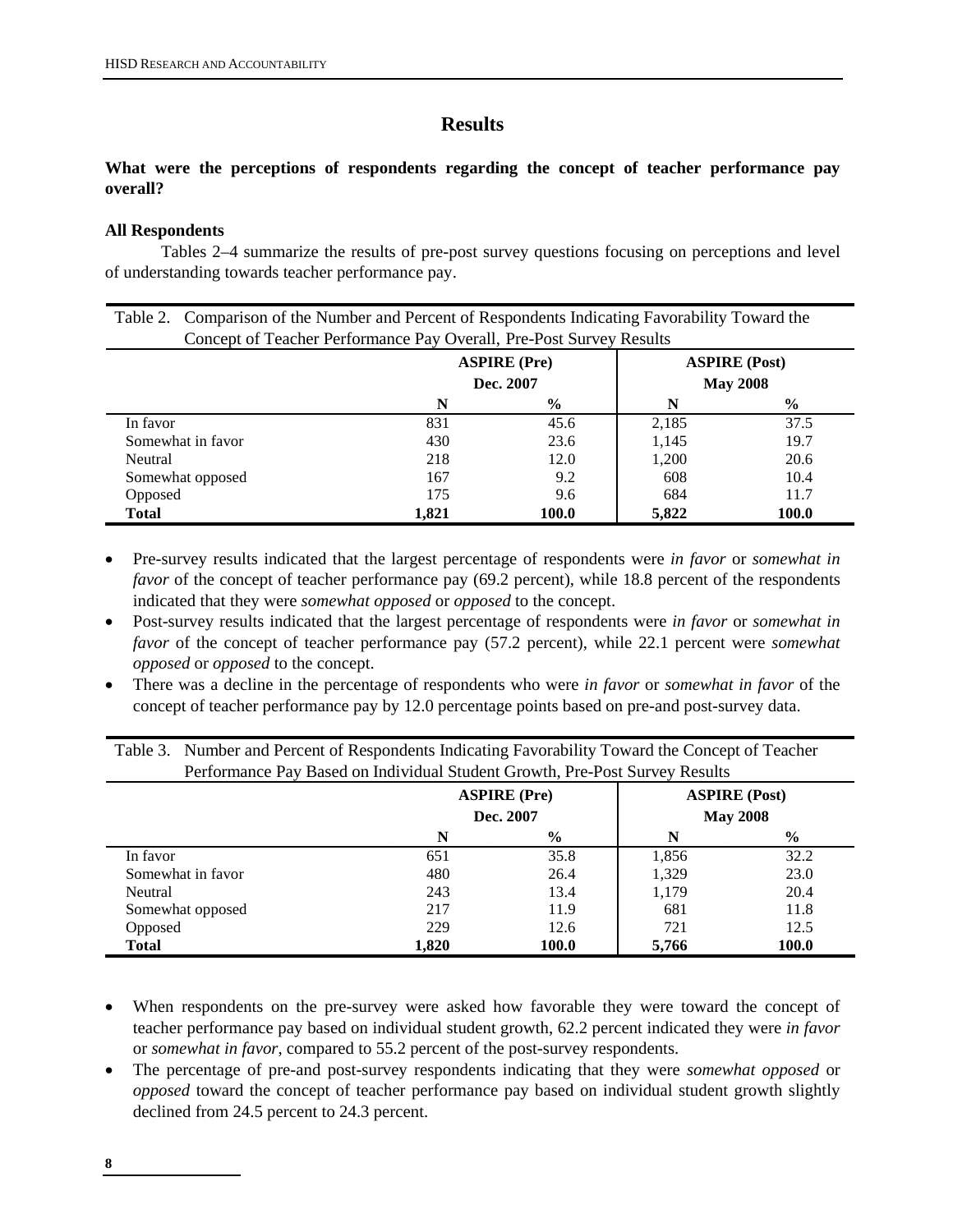|                   |       | <b>ASPIRE</b> (Pre)<br>Dec. 2007 |       | <b>ASPIRE (Post)</b><br><b>May 2008</b> |
|-------------------|-------|----------------------------------|-------|-----------------------------------------|
|                   | N     | $\frac{0}{0}$                    | N     | $\frac{0}{0}$                           |
| In favor          | 216   | 12.0                             | 893   | 15.6                                    |
| Somewhat in favor | 323   | 17.9                             | 1,032 | 18.0                                    |
| Neutral           | 361   | 20.0                             | 1,468 | 25.6                                    |
| Somewhat opposed  | 350   | 19.4                             | 1,028 | 17.9                                    |
| Opposed           | 553   | 30.7                             | 1,311 | 22.9                                    |
| <b>Total</b>      | 1,803 | 100.0                            | 5,732 | 100.0                                   |

Table 4. Number and Percent of Respondents Indicating Favorability Toward the Concept of Teacher Performance Pay Based on Passing Rates, Pre-Post Survey Results

- Approximately 50 percent of pre-survey respondents and 41 percent of post-survey respondents indicated that they were *somewhat opposed* or *opposed* to teacher performance pay based on passing rates only.
- When comparing pre-and post-survey results, there was an increase from 29.9 percent to 33.6 percent of respondents that indicated they were *in favor* or *somewhat in favor* toward the concept of teacher performance pay based on passing rates only.

## **Core Teachers and Non-Core Instructional Staff**

To determine whether there were differences in perceptions toward the concept of performance pay overall, comparisons were made between core teachers/ non-core instructional staff and instructional staff/non-instructional staff as summarized in **Table 5**. On the post-survey instrument, core teachers and non-core instructional staff were not distinguished in the instructional staff category.

| Table 5. Number and Percent of Respondents Indicating Favorability Toward the Concept of Teacher |
|--------------------------------------------------------------------------------------------------|
| Performance Pay Overall by Core/Non-Core Instructional Staff and Instructional Staff/Non-        |
| Instructional Staff*                                                                             |

|                   |     | <b>ASPIRE (Pre-Survey)</b> |                            |                 |       | <b>ASPIRE</b> (Post-Survey)                                     |       |               |  |
|-------------------|-----|----------------------------|----------------------------|-----------------|-------|-----------------------------------------------------------------|-------|---------------|--|
|                   |     |                            |                            | <b>Non-Core</b> |       |                                                                 |       |               |  |
|                   |     | <b>Core Teachers</b>       | <b>Instructional Staff</b> |                 |       | <b>Instructional Staff</b> Non-Instructional Staff <sup>*</sup> |       |               |  |
|                   | N   | $\frac{6}{9}$              | N                          | $\frac{0}{0}$   |       | $\frac{6}{10}$                                                  | N     | $\frac{6}{9}$ |  |
| In favor          | 457 | 46.6                       | 103                        | 39.0            | 1,587 | 37.1                                                            | 410   | 37.7          |  |
| Somewhat in favor | 234 | 23.9                       | 61                         | 23.1            | 837   | 19.6                                                            | 206   | 19.0          |  |
| Neutral           | 100 | 10.2                       | 36                         | 13.6            | 773   | 18.1                                                            | 292   | 26.9          |  |
| Somewhat opposed  | 93  | 9.5                        | 25                         | 9.5             | 472   | 11.0                                                            | 98    | 9.0           |  |
| Opposed           | 96  | 9.8                        | 39                         | 14.8            | 570   | 13.3                                                            | 81    | 7.5           |  |
| <b>Total</b>      | 980 | 100.0                      | 264                        | 100.0           | 4,239 | 100.0                                                           | 1,087 | 100.0         |  |

\*Non-Instructional Staff also incorporates responses from principals, professional support, regional/central office personnel, and *other*.

- The percentage of core teachers who were *in favor* or *somewhat in favor* of teacher performance pay exceeded that of non-core instructional staff by 8.4 percentage points.
- Alternatively, 24.3 percent of non-core instructional staff indicated that they were *somewhat opposed* or *opposed* toward the concept of teacher performance pay compared to only 19.3 percent of core teachers.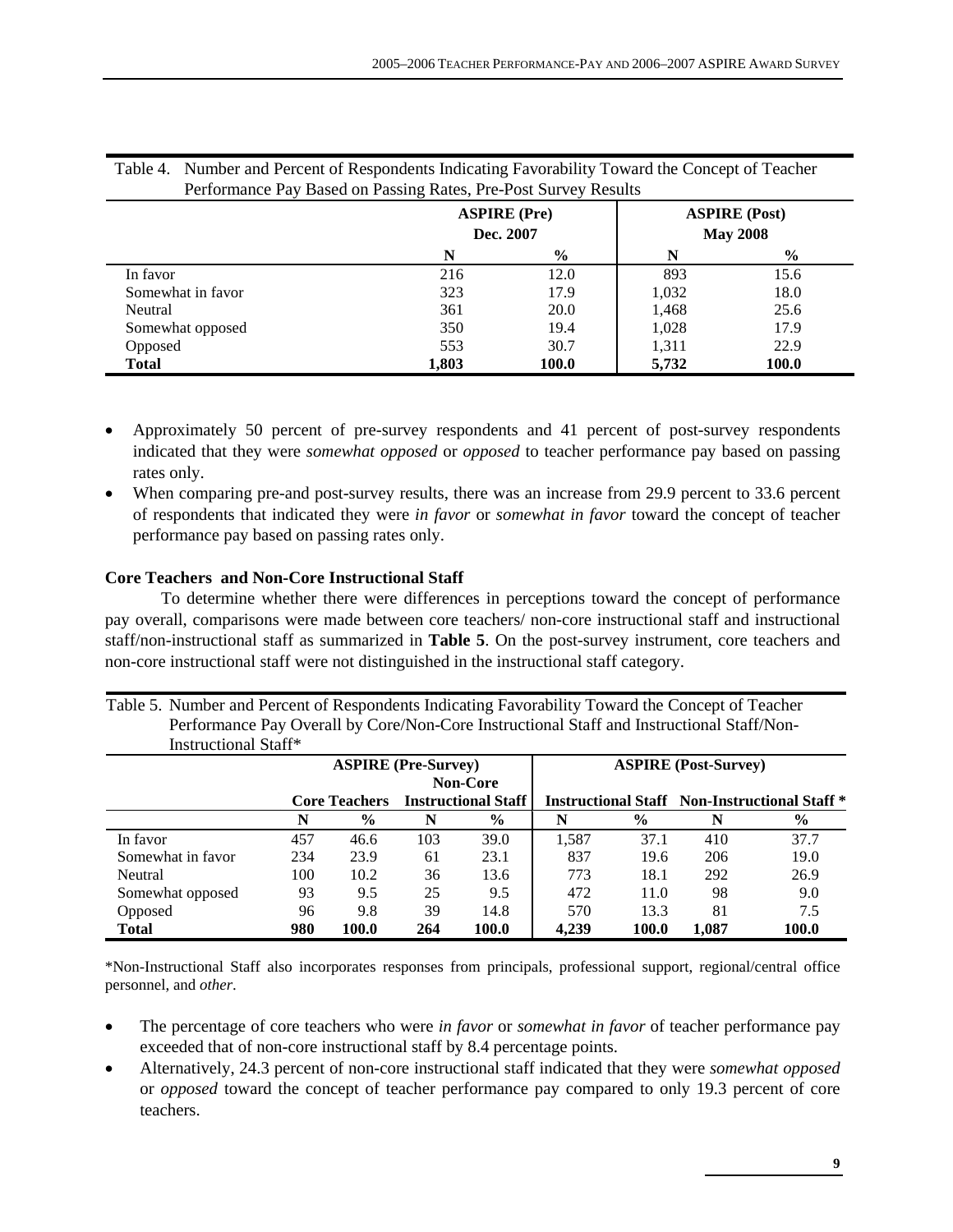- The percentage of instructional staff *in favor* or *somewhat in favor* of teacher performance pay was comparable to non-instructional staff on the post-survey.
- A higher percentage of instructional staff (24.3 percent) was *somewhat opposed* or *opposed toward* the concept of teacher performance pay than non-instructional staff (16.5 percent).

Two questions addressed how favorable respondents were towards the concept of teacher performance pay based on individual student growth or passing rates only. The results are summarized in **Tables 6** and **7** for core/non-core instructional staff and instructional staff/non-instructional staff.

| Table 6. Number and Percent of Respondents Indicating Favorability Toward the Concept of Teacher |     |                      |     |                            |       |               |                                                                 |               |
|--------------------------------------------------------------------------------------------------|-----|----------------------|-----|----------------------------|-------|---------------|-----------------------------------------------------------------|---------------|
| Performance Pay Based on Individual Student Growth by Core/Non-Core Instructional Staff and      |     |                      |     |                            |       |               |                                                                 |               |
| Instructional Staff/Non-Instructional Staff*                                                     |     |                      |     |                            |       |               |                                                                 |               |
| <b>ASPIRE</b> (Pre-Survey)<br><b>ASPIRE</b> (Post-Survey)                                        |     |                      |     |                            |       |               |                                                                 |               |
|                                                                                                  |     | <b>Non-Core</b>      |     |                            |       |               |                                                                 |               |
|                                                                                                  |     | <b>Core Teachers</b> |     | <b>Instructional Staff</b> |       |               | <b>Instructional Staff</b> Non-Instructional Staff <sup>*</sup> |               |
|                                                                                                  | N   | $\%$                 | N   | $\frac{6}{9}$              | N     | $\frac{6}{9}$ | N                                                               | $\frac{6}{9}$ |
| In favor                                                                                         | 395 | 40.3                 | 71  | 27.0                       | 1.337 | 31.8          | 355                                                             | 33.1          |
| Somewhat in favor                                                                                | 256 | 26.1                 | 73  | 27.8                       | 974   | 23.2          | 237                                                             | 22.1          |
| Neutral                                                                                          | 99  | 10.1                 | 32  | 12.2.                      | 770   | 18.3          | 285                                                             | 26.5          |
| Somewhat opposed                                                                                 | 116 | 11.8                 | 32  | 12.2                       | 530   | 12.6          | 103                                                             | 9.6           |
| Opposed                                                                                          | 113 | 11.5                 | 55  | 20.9                       | 588   | 14.0          | 94                                                              | 8.8           |
| <b>Total</b>                                                                                     | 979 | 100.0                | 263 | 100.0                      | 4,199 | 100.0         | 1.074                                                           | 100.0         |

\*Non-Instructional Staff also incorporates responses from principals, professional support, regional/central office personnel, and *other*.

- The percentage of core teachers who were *in favor* or *somewhat in favor* of teacher performance pay based on individual student growth exceeded that of non-core instructional staff by 11.6 percentage points.
- Alternatively, 31.3 percent of non-core instructional staff indicated that they were *somewhat opposed* or *opposed* toward the concept of teacher performance pay based on individual student growth compared to only 23.3 percent of core teachers.
- The percentage of instructional staff *in favor* or *somewhat in favor* of teacher performance pay based on individual student growth was comparable to non-instructional staff.
- A higher percentage of instructional staff (26.6 percent) was *somewhat opposed* or *opposed toward* the concept of teacher performance pay based on individual student growth than non-instructional staff (18.4 percent).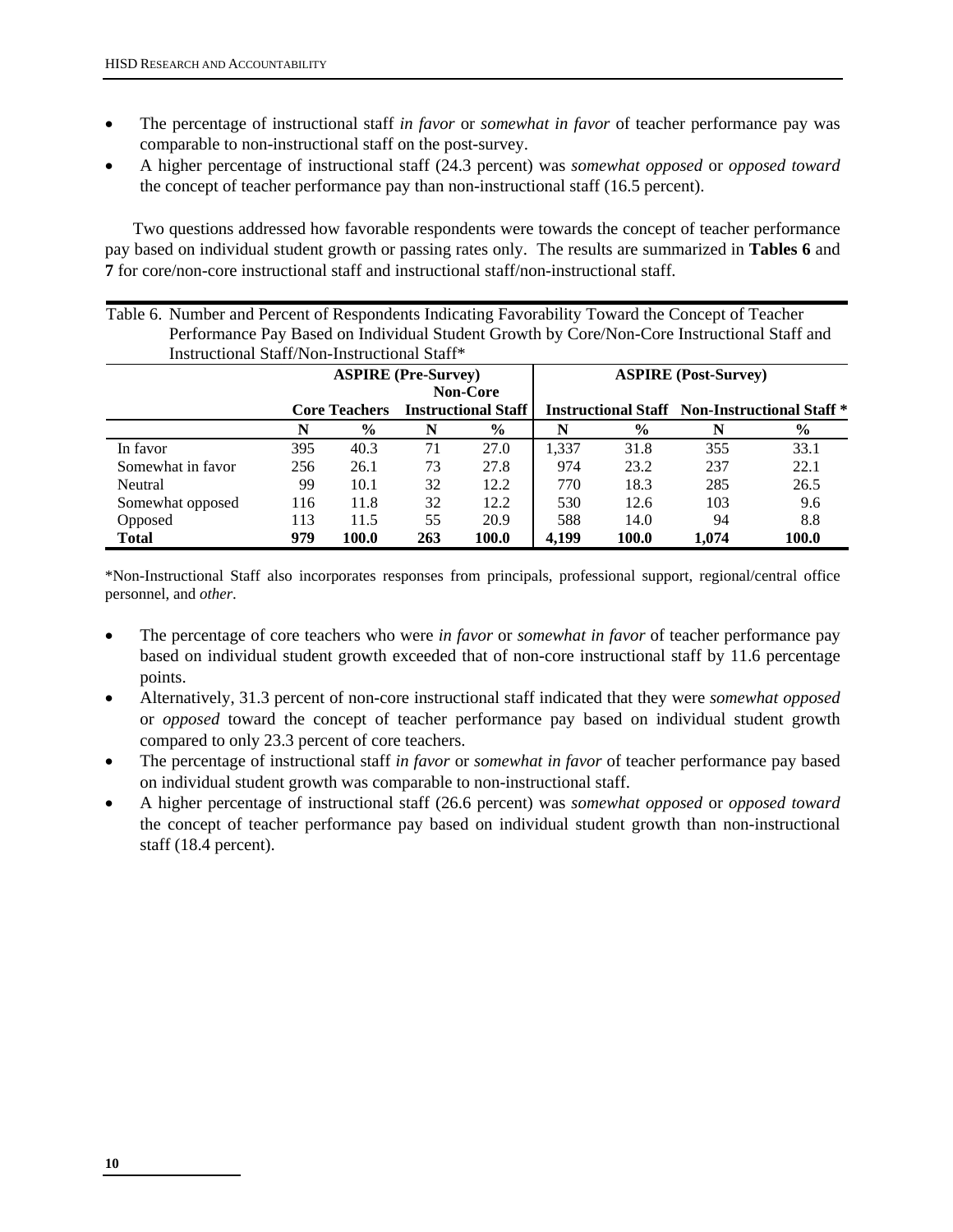| mon actional Danill Fon mon actional Danil |     |                            |                            |                 |                             |                                                                 |       |       |  |
|--------------------------------------------|-----|----------------------------|----------------------------|-----------------|-----------------------------|-----------------------------------------------------------------|-------|-------|--|
|                                            |     | <b>ASPIRE</b> (Pre-Survey) |                            |                 | <b>ASPIRE</b> (Post-Survey) |                                                                 |       |       |  |
|                                            |     |                            |                            | <b>Non-Core</b> |                             |                                                                 |       |       |  |
|                                            |     | <b>Core Teachers</b>       | <b>Instructional Staff</b> |                 |                             | <b>Instructional Staff</b> Non-Instructional Staff <sup>*</sup> |       |       |  |
|                                            | N   | $\frac{6}{9}$              | N                          | $\%$            |                             | $\frac{6}{9}$                                                   | N     | $\%$  |  |
| In favor                                   | 124 | 12.8                       | 22                         | 8.5             | 640                         | 15.3                                                            | 177   | 16.5  |  |
| Somewhat in favor                          | 178 | 18.4                       | 45                         | 17.4            | 737                         | 17.6                                                            | 223   | 20.8  |  |
| Neutral                                    | 162 | 16.7                       | 57                         | 22.1            | 994                         | 23.8                                                            | 317   | 29.6  |  |
| Somewhat opposed                           | 184 | 19.0                       | 55                         | 21.3            | 748                         | 17.9                                                            | 183   | 17.1  |  |
| Opposed                                    | 322 | 33.2                       | 79                         | 30.6            | 1.057                       | 25.3                                                            | 170   | 15.9  |  |
| <b>Total</b>                               | 970 | 100.0                      | 258                        | 100.0           | 4.176                       | 100.0                                                           | 1.070 | 100.0 |  |

| Table 7. Number and Percent of Respondents Indicating Favorability Toward the Concept of Teacher |
|--------------------------------------------------------------------------------------------------|
| Performance Pay Based on Passing Rates Only by Core/Non-Core Instructional Staff and             |
| Instructional Staff/Non-Instructional Staff*                                                     |

\*Non-Instructional Staff also incorporates responses from principals, professional support, regional/central office personnel, and *other*.

- The percentage of core teachers who were *in favor* or *somewhat in favor* of teacher performance pay based on passing rates only exceeded that of non-core instructional staff by 5.3 percentage points.
- Approximately 52 percent of core teachers and non-core instructional staff indicated that they were *somewhat opposed* or *opposed* toward the concept of teacher performance pay based on passing rates only.
- The percentage of non-instructional staff *in favor* or *somewhat in favor* of teacher performance pay based on passing rates only exceeded that of instructional staff by 4.4 percentage points.
- A higher percentage of instructional staff (43.2 percent) was *somewhat opposed* or *opposed toward* the concept of teacher performance pay based on passing rates only than non-instructional staff (33.0 percent).

## **What were the perceptions and level of understanding of respondents regarding the Teacher Performance-Pay Model (TPPM) and ASPIRE Award programs?**

#### **All Respondents**

Two of the Likert-type questions related to the perceptions of the TPPM and ASPIRE Award programs, and one question asked whether respondents received an award from the 2005–2006 Teacher Performance-Pay Model (TPPM) and the 2007 ASPIRE Award Program. **Table 8** summarizes the perceptions of respondents towards the two models.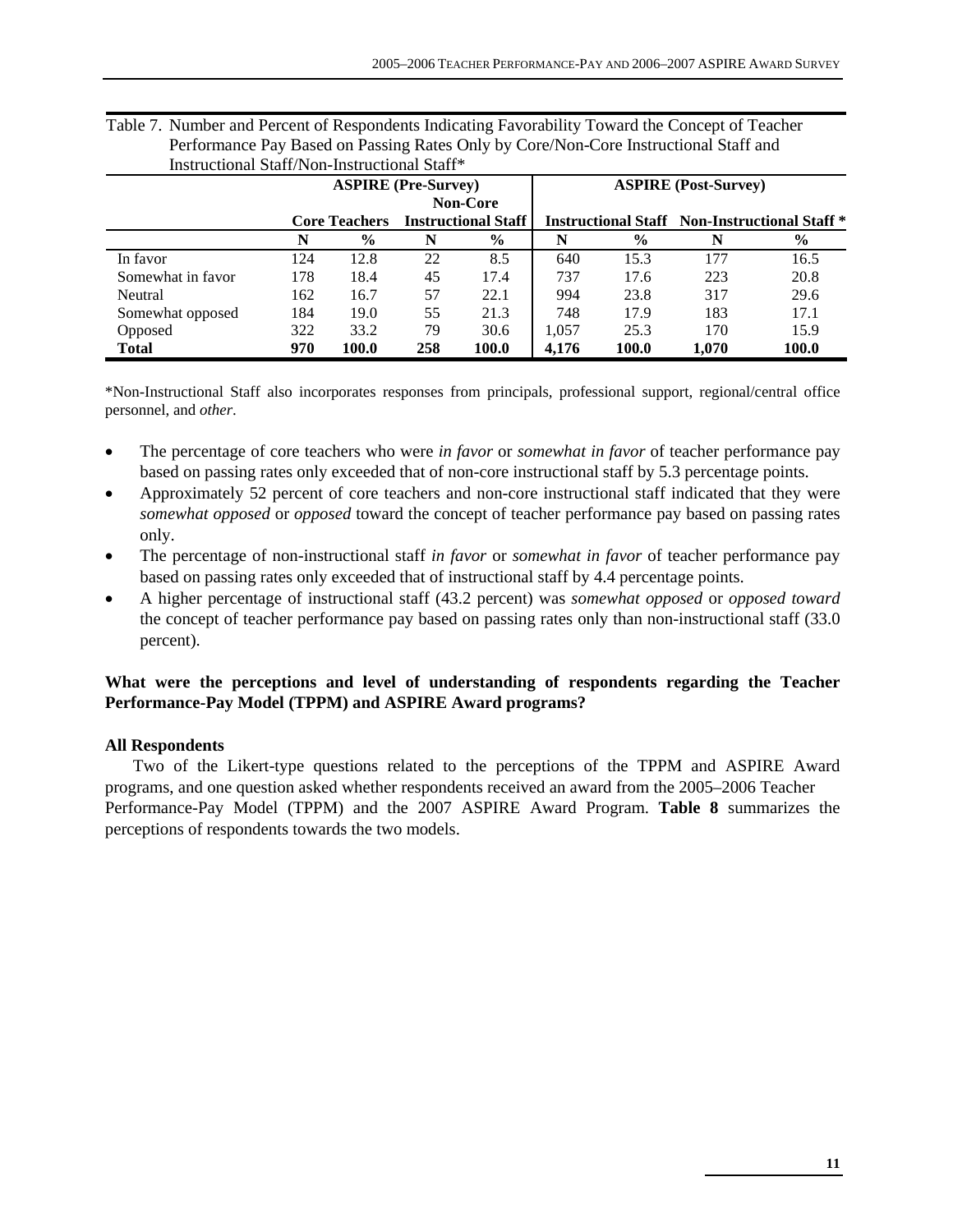| 2005–2006 Teacher Performance-Pay Model (TPPM) and the ASPIKE Award Program |                |       |                     |       |       |                                         |  |  |
|-----------------------------------------------------------------------------|----------------|-------|---------------------|-------|-------|-----------------------------------------|--|--|
|                                                                             | 2005-2006 TPPM |       | <b>ASPIRE</b> (Pre) |       |       | <b>ASPIRE (Post)</b><br><b>May 2008</b> |  |  |
|                                                                             |                |       | December 2007       |       |       |                                         |  |  |
|                                                                             | N              | $\%$  | N                   | $\%$  | N     | $\frac{0}{0}$                           |  |  |
| In favor                                                                    | 355            | 23.7  | 517                 | 31.4  | 1,571 | 27.7                                    |  |  |
| Somewhat in favor                                                           | 311            | 20.7  | 478                 | 29.0  | 950   | 16.8                                    |  |  |
| Neutral                                                                     | 247            | 16.5  | 280                 | 17.0  | 1.446 | 25.5                                    |  |  |
| Somewhat opposed                                                            | 220            | 14.7  | 160                 | 9.7   | 699   | 12.3                                    |  |  |
| Opposed                                                                     | 368            | 24.5  | 214                 | 13.0  | 1.004 | 17.7                                    |  |  |
| <b>Total</b>                                                                | 1,501          | 100.0 | 1,649               | 100.0 | 5,670 | 100.0                                   |  |  |

| Table 8. Number and Percent of Respondents Indicating Favorability Toward the Concept of the |
|----------------------------------------------------------------------------------------------|
| 2005–2006 Teacher Performance-Pay Model (TPPM) and the ASPIRE Award Program                  |

- When comparing pre-and post-survey results, the percentage of respondents that indicated they were *in favor* or *somewhat in favor* toward the concept of the Teacher Performance-Pay Model and to the ASPIRE Award Program was comparable (44.4 vs. 44.5 percent). These results were after the payout of both models.
- When comparing how favorable respondents were toward the 2005–2006 Teacher Performance-Pay Model after payout to the 2006–2007 ASPIRE Award prior to payout (pre-survey), there was an increase of 16 percentage points (*in favor* or *somewhat in favor*).
- When comparing pre-and post-survey results, the percentage of respondents that indicated they were *somewhat opposed* or *opposed* toward the concept of the 2005–2006 Teacher Performance-Pay Model and to the ASPIRE Award Program decreased by 9.2 percentage points.
- Alternatively, the percentage of respondents indicating that they were *neutral* toward the concept of the 2006–2007 ASPIRE Award after payout increased by 8.5 percentage points from before payout.

**Table 9** summarizes the results regarding the level of understanding respondents indicated toward the 2005–2006 Teacher Performance-Pay model and the 2007–2008 ASPIRE Award program.

| TWO IS A CONTROL WITH THE STATISTIC OF DWL CO. I LOOP OF WHILE THE OTHER DIMENSIONS THAT THE THREE IS A LOCAL THREE IS A LOCAL THREE IS A LOCAL THREE IS A LOCAL THREE IS A LOCAL THREE IS A LOCAL THREE IS A LOCAL THREE IS<br>Performance-Pay Model (TPPM) and the 2006–2007 ASPIRE Award Program |             |               |                     |               |              |                      |       |  |  |  |
|-----------------------------------------------------------------------------------------------------------------------------------------------------------------------------------------------------------------------------------------------------------------------------------------------------|-------------|---------------|---------------------|---------------|--------------|----------------------|-------|--|--|--|
|                                                                                                                                                                                                                                                                                                     | <b>TPPM</b> |               | <b>ASPIRE</b> (Pre) |               |              | <b>ASPIRE (Post)</b> |       |  |  |  |
|                                                                                                                                                                                                                                                                                                     |             | 2005-2006     |                     | December 2007 |              | <b>May 2008</b>      |       |  |  |  |
|                                                                                                                                                                                                                                                                                                     | N           | $\frac{6}{6}$ | N                   | $\%$          |              | N                    | $\%$  |  |  |  |
| I understood it completely                                                                                                                                                                                                                                                                          | 272         | 18.0          | 373                 | 22.5          | Very High    | 396                  | 6.7   |  |  |  |
| I understood most aspects of it                                                                                                                                                                                                                                                                     | 427         | 28.2          | 729                 | 44.0          | High         | 1,217                | 20.7  |  |  |  |
| I understood some of it.                                                                                                                                                                                                                                                                            | 381         | 25.2          | 400                 | 24.1          | Sufficient   | 3.247                | 55.2  |  |  |  |
| I understood a little of it                                                                                                                                                                                                                                                                         | 309         | 20.4          | 148                 | 8.9           | Low          | 780                  | 13.3  |  |  |  |
| I didn't know anything about it                                                                                                                                                                                                                                                                     | 125         | 8.3           |                     | 0.4           | Very Low     | 242                  | 4.1   |  |  |  |
| Total                                                                                                                                                                                                                                                                                               | 1.514       | 100.0         | 1,657               | 100.0         | <b>Total</b> | 5,882                | 100.0 |  |  |  |

Table 9. Number and Percent of Survey Respondents Level of Understanding of the 2005–2006 Teacher

• For the 2005–2006 Teacher Performance Pay Model, only 46.2 percent of the respondents indicated that they *understood it completely* or *understood most aspects of it*; alternatively, for the 2006–2007 ASPIRE Award program (pre-survey), 66.5 percent of respondents indicted that they *understood it completely* or *understood most aspects of it*.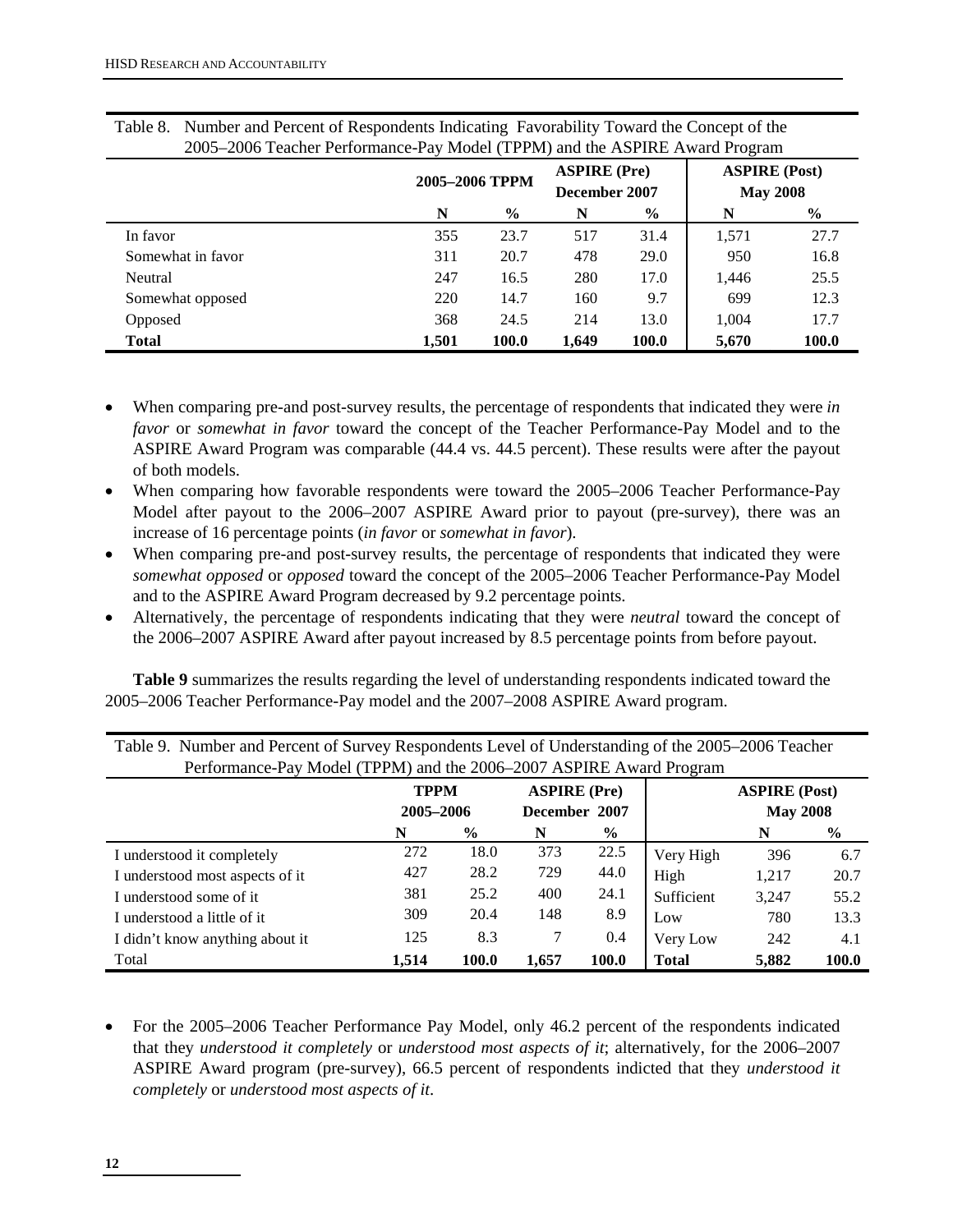• ASPIRE post-survey results indicated that 55.2 percent of respondents perceived they had *sufficient* understanding, while 27.4 percent felt their level of understanding was *high* or *very high* with regard to the ASPIRE Award program.

Respondents were asked whether they received an award from the 2005–2006 Teacher Performance-Pay Model (TPPM) and/or the 2006–2007 ASPIRE Award Program. **Table 10** summarizes the results.

| Table 10. Number and Percent of Respondents Receiving an Award from the 2005–2006 Teacher<br>Performance-Pay Model (TPPM) and/or 2006–2007 ASPIRE, Pre-Post Survey Results |       |                |                                         |               |  |  |
|----------------------------------------------------------------------------------------------------------------------------------------------------------------------------|-------|----------------|-----------------------------------------|---------------|--|--|
|                                                                                                                                                                            |       | 2005-2006 TPPM | <b>ASPIRE</b> (Post)<br><b>May 2008</b> |               |  |  |
|                                                                                                                                                                            | N     | $\frac{0}{0}$  | N                                       | $\frac{6}{9}$ |  |  |
| No                                                                                                                                                                         | 521   | 34.4           | 1,093                                   | 20.3          |  |  |
| Yes                                                                                                                                                                        | 992   | 65.6           | 4,283                                   | 79.7          |  |  |
| <b>Total</b>                                                                                                                                                               | 1,513 | 100.0          | 5,376                                   | 100.0         |  |  |

• Of the 1,513 pre-survey respondents, 65.6 percent received a 2005–2006 Teacher Performance-Pay Award in January 2007. Of the 5,376 post-survey respondents, 79.7 percent received a 2006–2007 ASPIRE Award in January 2008.

#### **Core Teachers and Non-Core Instructional Staff**

To determine whether there were differences in perceptions regarding the level of understanding toward ASPIRE, pre-post survey comparisons were made between core teachers/non-core instructional staff and instructional staff/noninstructional staff\* as summarized in **Table 11**.

Table 11. Number and Percent of Respondents Indicating their Level of Understanding Toward the 2006–2007 ASPIRE Award by Core/Non-Core Instructional Staff and Instructional Staff/Non-Instructional Staff\*

|                                    |                      | <b>ASPIRE</b> (Pre-Survey) |     |                                                         |              |       | <b>ASPIRE</b> (Post-Survey)          |       |                                                    |
|------------------------------------|----------------------|----------------------------|-----|---------------------------------------------------------|--------------|-------|--------------------------------------|-------|----------------------------------------------------|
|                                    | <b>Core Teachers</b> |                            |     | <b>Non-Core</b><br><b>Instructional</b><br><b>Staff</b> |              |       | <b>Instructional</b><br><b>Staff</b> |       | Non-<br><b>Instructional</b><br>Staff <sup>*</sup> |
|                                    | N                    | $\frac{6}{9}$              | N   | $\frac{6}{6}$                                           |              | N     | $\frac{6}{9}$                        | N     | $\frac{6}{9}$                                      |
| I understand it<br>completely      | 249                  | 22.4                       | 55  | 20.8                                                    | Very High    | 280   | 6.6                                  | 97    | 8.7                                                |
| I understand most<br>aspects of it | 488                  | 43.9                       | 68  | 25.8                                                    | High         | 895   | 21.0                                 | 223   | 20.0                                               |
| I understand some of it            | 267                  | 24.0                       | 65  | 24.6                                                    | Sufficient   | 2,374 | 55.7                                 | 609   | 54.7                                               |
| I understand a little of it.       | 105                  | 9.4                        | 56  | 21.2                                                    | Low          | 551   | 12.9                                 | 136   | 12.2                                               |
| This is the first I've             | 3                    | 0.3                        | 20  | 7.6                                                     | Very Low     | 161   | 3.8                                  | 49    | 4.4                                                |
| heard of it                        |                      |                            |     |                                                         |              |       |                                      |       |                                                    |
| <b>Total</b>                       | 1.112                | 100.0                      | 264 | 100.0                                                   | <b>Total</b> | 4.261 | 100.0                                | 1.114 | 100.0                                              |

\*Non-Instructional Staff also incorporates responses from principals, professional support, regional/central office personnel, and *other*.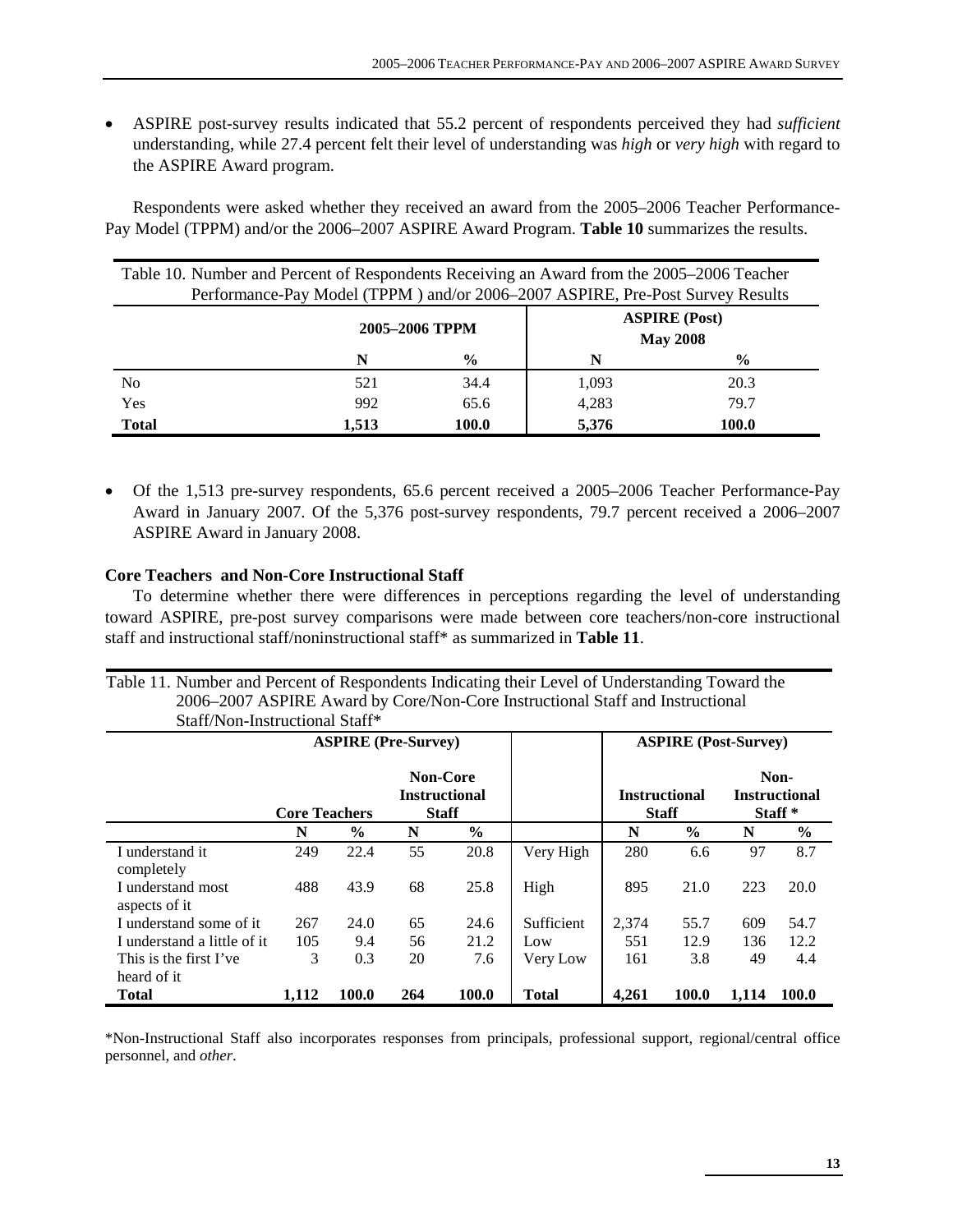- On the pre-survey, core teachers indicated a greater level of understanding than non-core instructional staff with regard to the ASPIRE Award program.
- On the post-survey, at least 54 percent of instructional and non-instructional staff indicated a *sufficient* level of understanding regarding the ASPIRE Award program.
- On the post-survey, the differences in the level of understanding when comparing instructional to noninstructional staff did not exceed 2.1 percentage points for any of the rating categories.

## **What were the perceptions of respondents regarding the training sessions when comparing the 2005–2006 to 2006–2007 performance pay models?**

## **All Respondents**

Eleven items were designed to address participation and frequency of training, perceptions of the training, and the level of understanding of the models. **Table 12** provides a comparison of the number and percent of respondents receiving training for the 2005–2006 and 2006–2007 performance pay models.

|    | Table 12. Number and Percent of Respondents Receiving Training for the 2005–2006 Teacher |     |                |     |                               |                                         |               |  |
|----|------------------------------------------------------------------------------------------|-----|----------------|-----|-------------------------------|-----------------------------------------|---------------|--|
|    | Performance-Pay Model (TPPM) and the 2006–2007 ASPIRE Award Program, Pre-Post Survey     |     |                |     |                               |                                         |               |  |
|    | Results                                                                                  |     |                |     |                               |                                         |               |  |
|    |                                                                                          |     | 2005-2006 TPPM |     | <b>ASPIRE (Pre) Dec. 2007</b> | <b>ASPIRE</b> (Post)<br><b>May 2008</b> |               |  |
|    |                                                                                          | N   | $\frac{0}{0}$  |     | $\frac{0}{0}$                 | N                                       | $\frac{0}{0}$ |  |
| No |                                                                                          | 628 | 41.9           | 135 | 8.1                           | 812                                     |               |  |

• The percentage of respondents that received training increased from 58.1 percent in 2005–2006 to 91.9 percent in 2006–2007 (pre-survey). Post-survey results indicate a decline in respondents reporting receiving training by 6.8 percentage points.

Yes 871 58.1 1,528 91.9 4,642 85.1 **Total 1,513 100.0 1,663 100.0 5,454 100.0** 

There were three questions designed to determine the number of training sessions respondents attended regarding the two models. The results are summarized in **Tables 13** and **14**.

Table 13. Number and Percent of Respondents Indicating the Number of Training Sessions Attended Before the Awards were Granted for the 2005–2006 Teacher Performance-Pay Model (TPPM) and ASPIRE Award Program

|                                           | 2005-2006 TPPM |               |       | <b>ASPIRE</b> (Pre)<br>December 2007 | <b>ASPIRE (Post)</b><br><b>May 2008</b> |       |
|-------------------------------------------|----------------|---------------|-------|--------------------------------------|-----------------------------------------|-------|
|                                           | N              | $\frac{6}{9}$ | N     | $\frac{6}{10}$                       | N                                       | $\%$  |
| No training sessions before payout        | 81             | 9.1           | 48    | 3.1                                  | 167                                     | 3.7   |
| One training session before payout        | 416            | 46.6          | 389   | 25.1                                 | 1.400                                   | 30.6  |
| Two training sessions before payout       | 273            | 30.6          | 539   | 34.8                                 | 1,553                                   | 34.0  |
| 3 or more training sessions before payout | 123            | 13.8          | 573   | 37.0                                 | 1,452                                   | 31.8  |
| <b>Total</b>                              | 893            | 100.0         | 1.549 | 100.0                                | 4.572                                   | 100.0 |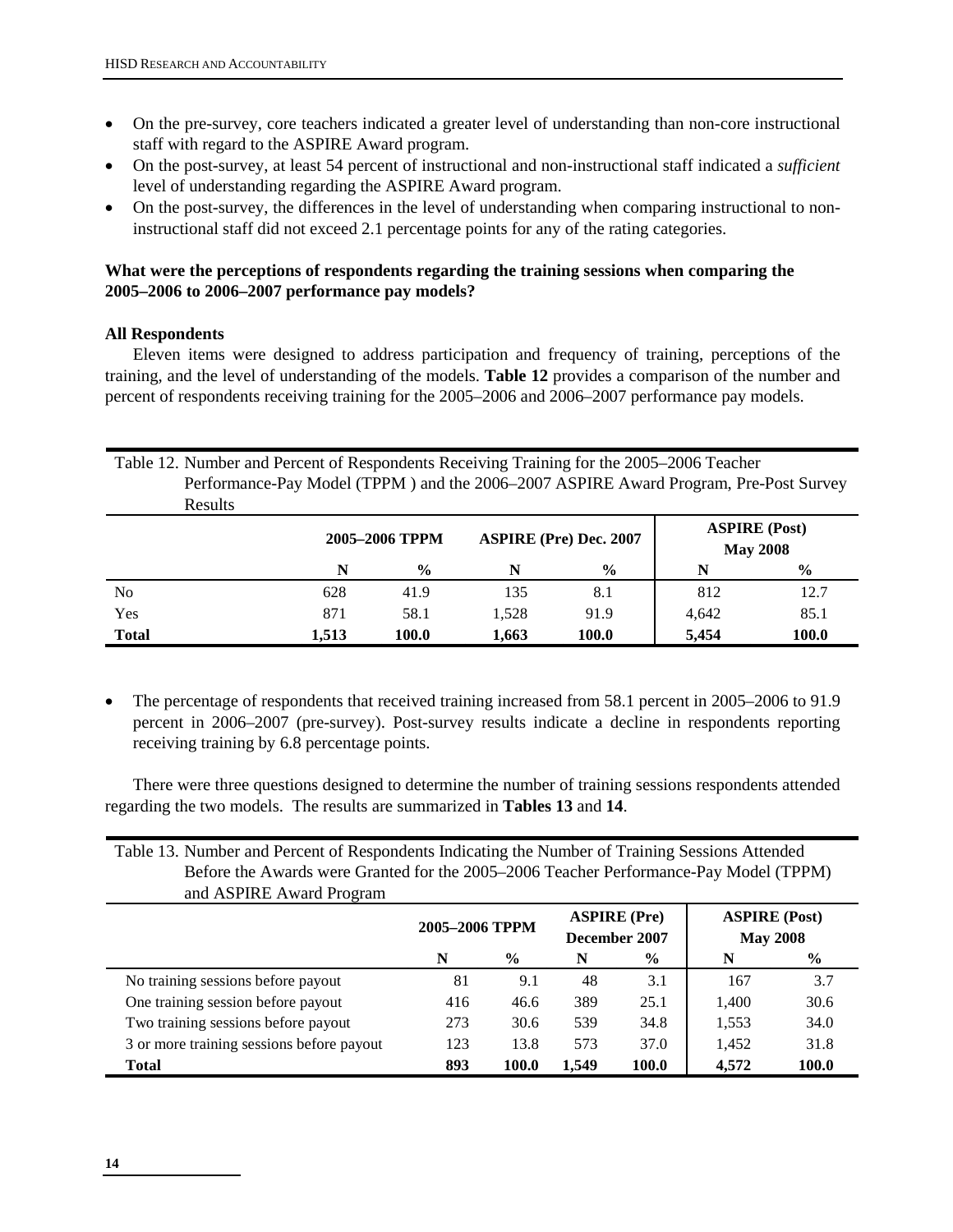- The highest percentage of respondents prior to payout for the Teacher Performance-Pay Model indicated that they attended one training session (46.6 percent), while pre-survey ASPIRE respondents attended three or more training sessions (37 percent). The highest percentage of post-survey respondents attended two training sessions before payout (34 percent), and 31.8 percent reported attending three or more.
- There was an overall reduction in the percentage of respondents that did not attend any training sessions when comparing the results from the Teacher Performance Pay (9.1 percent) to post-survey ASPIRE (3.7 percent).

Table 14. Number and Percent of Respondents Indicating the Number of Training Sessions Attended After the Awards were Granted for the 2005–2006 Teacher Performance-Pay Model (TPPM) and ASPIRE Award Program

|                                          | <b>TPPM (2007)</b> |               | <b>ASPIRE (2008)</b> |               |
|------------------------------------------|--------------------|---------------|----------------------|---------------|
|                                          | N                  | $\frac{6}{9}$ | N                    | $\frac{6}{9}$ |
| No training sessions after payout        | 383                | 42.9          | 1.246                | 27.4          |
| One training session after payout        | 340                | 38.1          | 1.708                | 37.6          |
| Two training sessions after payout       | 120                | 13.4          | 936                  | 20.6          |
| 3 or more training sessions after payout | 50                 | 5.6           | 650                  | 14.3          |
| Total                                    | 893                | 100.0         | 4.540                | 100.0         |

- There was an overall reduction in the percentage of respondents that did not attend any training sessions after the awards were granted when comparing the pre-survey (42.9 percent) to post-survey (27.4 percent) results by 15.5 percentage points.
- When comparing pre-and post-survey data, a higher percentage of post-survey respondents indicated attending one or more training sessions (72.5 percent) than pre-survey respondents (57.1 percent) after payout.

Two questions focused on the level of understanding regarding specific components of the two models, while four questions from the post-survey centered on specific components of the ASPIRE Program. **Table 15** compares the number and percent of respondents who indicated that they had a clear understanding of TAKS objectives for the 2005–2006 school year (TPPM), 2006–2007 school year (ASPIRE pre-survey), and 2007–2008 school year (ASPIRE post-survey). The response sets changed slightly from the pre-survey to the post-survey and the differences are illustrated in Table 15.

| Table 15. Number and Percent of Survey Respondents Indicating Their Level of Understanding of TAKS |                                                              |               |               |               |                           |                 |               |  |
|----------------------------------------------------------------------------------------------------|--------------------------------------------------------------|---------------|---------------|---------------|---------------------------|-----------------|---------------|--|
|                                                                                                    | Objectives, 2005–2006 and 2006–2007, Pre-Post Survey Results |               |               |               |                           |                 |               |  |
|                                                                                                    | <b>ASPIRE</b> (Pre)<br><b>TPPM</b>                           |               |               |               | <b>ASPIRE (Post)</b>      |                 |               |  |
|                                                                                                    | 2005-2006                                                    |               | December 2007 |               |                           | <b>May 2008</b> |               |  |
|                                                                                                    | N                                                            | $\frac{6}{9}$ | N             | $\frac{6}{9}$ |                           | N               | $\frac{6}{9}$ |  |
| I trained others on the TAKS                                                                       | 224                                                          | 15.3          | 232           | 14.3          |                           |                 | 31.9          |  |
| objectives                                                                                         |                                                              |               |               |               | I can train others        | 1,639           |               |  |
| I understood most aspects                                                                          | 1,076                                                        | 73.4          | 1,226         | 75.8          | I understand most aspects | 2,821           | 54.9          |  |
| I understood some                                                                                  | 133                                                          | 9.1           | 141           | 8.7           | I understand some aspects | 578             | 11.2          |  |
| I had heard the term used                                                                          | 15                                                           | 1.0           | 9             | 0.6           | I've heard the term used  | 66              | 1.3           |  |
| Not at all                                                                                         | 18                                                           | 1.2           | 10            | 0.6           | Not at all                | 36              | 0.7           |  |
| <b>Total</b>                                                                                       | 1.466                                                        | 100.0         | 1.618         | 100.0         | <b>Total</b>              | 5,140           | 100.0         |  |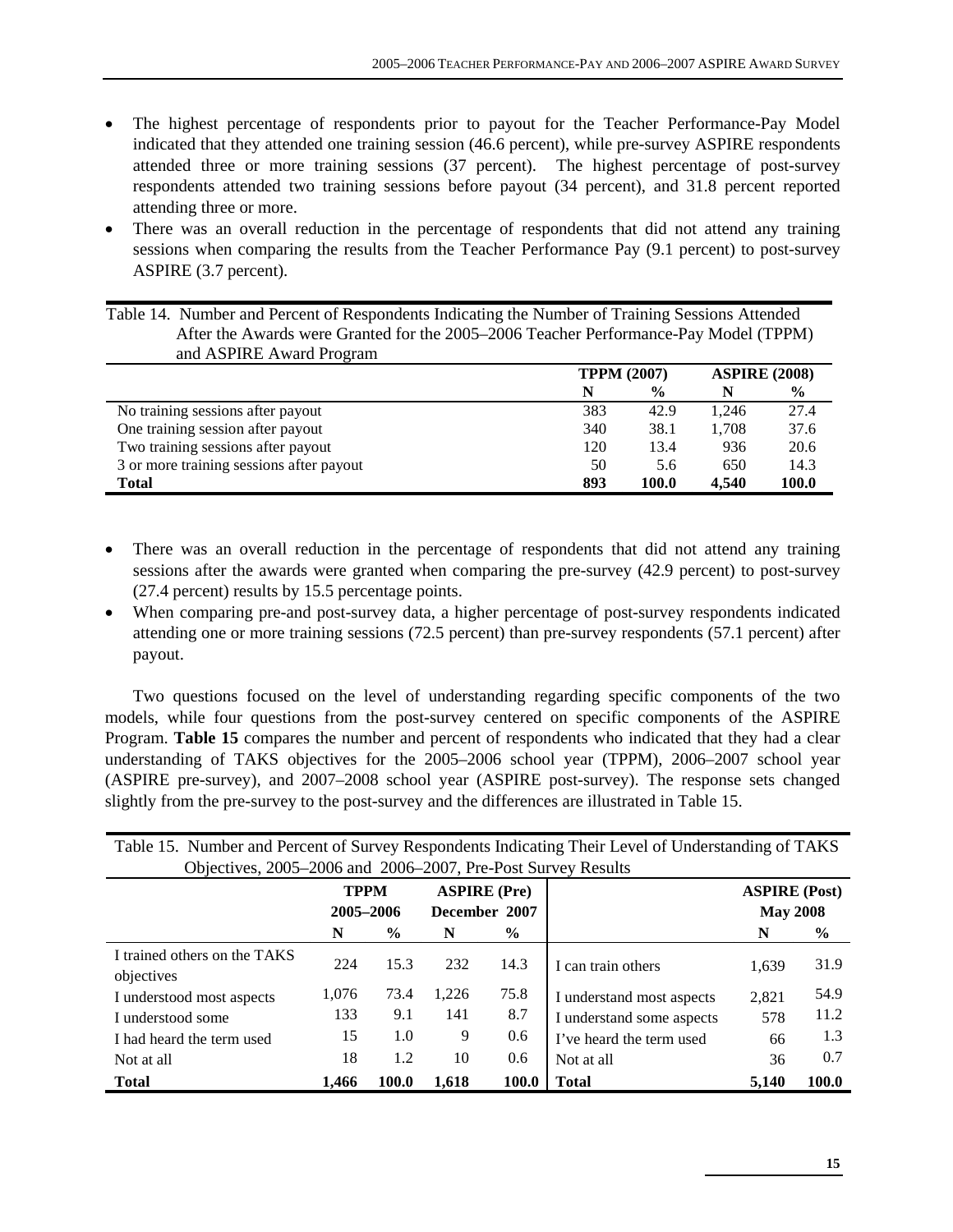- Respondents indicated their level of understanding of TAKS objectives in 2005–2006, and 88.7 percent of respondents indicated that *I trained others on the TAKS objectives* or *I understood most aspects.*
- Pre-Survey ASPIRE Award respondents indicated the highest level of understanding of TAKS objectives for the 2006–2007 school year with 90.1 percent selecting *I trained others on the TAKS objectives* or *I understood most aspects*.
- There was a slight decline in the percentage of post-survey ASPIRE respondents that indicated *I can train others* or *I understand most aspects* regarding their level of understanding of TAKS objectives for the 2007–2008 school year (86.8 percent).

**Table 16** compares the number and percent of respondents who indicated that they had a clear understanding of Stanford objectives/content clusters for the 2005–2006 school year (TPPM), 2006–2007 school year (ASPIRE pre-survey), and 2007–2008 school year (ASPIRE post-survey).

| Table 16. Number and Percent of Survey Respondents Indicating Their Level of Understanding of |                                                                                        |                     |               |               |                           |                      |       |  |
|-----------------------------------------------------------------------------------------------|----------------------------------------------------------------------------------------|---------------------|---------------|---------------|---------------------------|----------------------|-------|--|
|                                                                                               | Stanford Objectives/Content Clusters, 2005–2006 and 2006–2007, Pre-Post Survey Results |                     |               |               |                           |                      |       |  |
|                                                                                               | <b>TPPM</b>                                                                            | <b>ASPIRE</b> (Pre) |               |               |                           | <b>ASPIRE</b> (Post) |       |  |
|                                                                                               | 2005-2006                                                                              |                     | December 2007 |               |                           | <b>May 2008</b>      |       |  |
|                                                                                               | N                                                                                      | $\frac{6}{9}$       | N             | $\frac{0}{0}$ |                           | N                    | $\%$  |  |
| I trained others on the                                                                       | 127                                                                                    | 8.6                 | 129           | 8.0           | I can train others        | 993                  | 19.6  |  |
| Stanford objectives                                                                           |                                                                                        |                     |               |               |                           |                      |       |  |
| I understood most aspects                                                                     | 1,049                                                                                  | 71.2                | 1.164         | 72.4          | I understand most aspects | 2,789                | 55.0  |  |
| I understood some                                                                             | 189                                                                                    | 12.8                | 220           | 13.7          | I understand some aspects | 898                  | 17.7  |  |
| I had heard the term used                                                                     | 38                                                                                     | 2.6                 | 34            | 2.1           | I've heard the term used  | 154                  | 3.0   |  |
| Not at all                                                                                    | 71                                                                                     | 4.8                 | 61            | 3.8           | Not at all                | 236                  | 4.7   |  |
| <b>Total</b>                                                                                  | 1.474                                                                                  | 100.0               | 1.608         | 100.0         | <b>Total</b>              | 5.070                | 100.0 |  |

- Respondents indicated their level of understanding of Stanford objectives/content clusters in 2005– 2006, and 79.8 percent of respondents indicated that *I trained others on the Stanford objectives* or *I understood most aspects*.
- Pre-Survey ASPIRE Award respondents indicated the highest level of understanding of Stanford Objectives/content clusters for the 2006–2007 school year with 80.4 percent selecting *I trained others on the Stanford objectives* or *I understood most aspects*.
- There was a slight decline in the percentage of post-survey ASPIRE respondents that indicated *I can train others* or *I understand most aspects* regarding their level of understanding of Stanford objectives/content clusters for the 2007–2008 school year (74.6 percent).

**Table 17** compares the number and percent of respondents who indicated that they had a clear understanding of the difference between student achievement and student growth/academic progress for the 2005–2006 school year (TPPM), the 2006–2007 school year (ASPIRE pre-survey), and the 2007–2008 school year (ASPIRE post-survey).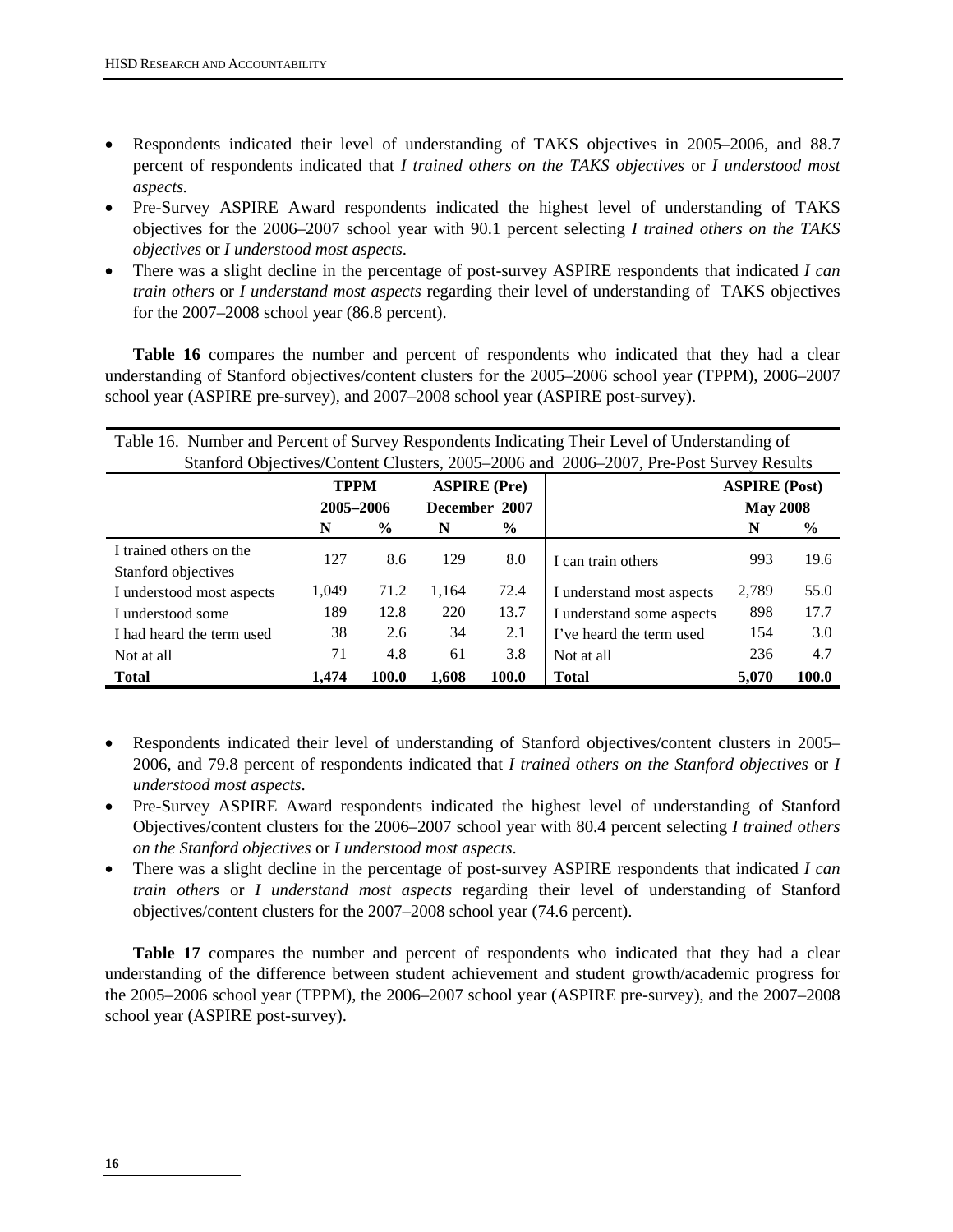|                                    | <b>TPPM</b><br>2005-2006 |               | <b>ASPIRE</b> (Pre)<br>December 2007 |                |              | <b>ASPIRE (Post)</b><br><b>May 2008</b> |               |
|------------------------------------|--------------------------|---------------|--------------------------------------|----------------|--------------|-----------------------------------------|---------------|
|                                    | N                        | $\frac{6}{9}$ | N                                    | $\frac{6}{10}$ |              | N                                       | $\frac{0}{0}$ |
| I trained others on the difference | 70                       | 4.6           | 121                                  | 7.4            | Very High    | 833                                     | 14.2          |
| I understood most aspects          | 978                      | 64.3          | 1,189                                | 72.2           | High         | 1,770                                   | 30.3          |
| I understood some                  | 303                      | 19.9          | 264                                  | 16.0           | Sufficient   | 2,556                                   | 43.9          |
| I had heard the term used          | 71                       | 4.7           | 36                                   | 2.2            | Low          | 521                                     | 8.9           |
| Not at all                         | 100                      | 6.6           | 36                                   | 2.2            | Very Low     | 158                                     | 2.7           |
| <b>Total</b>                       | 1.522                    | 100.0         | 1,646                                | 100.0          | <b>Total</b> | 5,848                                   | 100.0         |

Table 17. Number and Percent of Survey Respondents Level of Understanding of the Difference Between Student Achievement and Student Growth/Academic Progress, Pre-Post Survey Results

- When comparing 2005–2006 TPPM and 2006–2007 ASPIRE (pre-survey) results, 68.9 percent and 79.6 percent of respondents indicated, *I trained others on the difference* or *I understood most aspects* of the difference between student achievement and student growth/academic progress, representing an increase of 10.7 percentage points.
- Post-survey results indicated that 44.5 percent of respondents rated their understanding of the difference between student achievement and student growth/academic progress as *very high* or *high*, plus an additional 43.9 percent rated their understanding as *sufficient* for a total of 88.4 percent.

One question asked respondents whether they perceived a connection between classroom instruction and performance-pay results. The responses are summarized in **Table 18**.

| Table 18. Number and Percent of Respondents indicating a Connection Between Classroom |       |                   |       |                      |  |  |  |
|---------------------------------------------------------------------------------------|-------|-------------------|-------|----------------------|--|--|--|
| <b>Instruction and Performance Pay Results</b>                                        |       |                   |       |                      |  |  |  |
|                                                                                       |       | <b>TPPM</b>       |       | <b>ASPIRE (Post)</b> |  |  |  |
|                                                                                       |       | Paid January 2007 |       | Paid January 2008    |  |  |  |
|                                                                                       |       | $\frac{6}{9}$     | N     | $\frac{0}{0}$        |  |  |  |
| Absolutely                                                                            | 207   | 14.7              | 828   | 16.5                 |  |  |  |
| Mostly                                                                                | 356   | 25.3              | 1,186 | 23.6                 |  |  |  |
| About half the time                                                                   | 252   | 17.9              | 1.094 | 21.8                 |  |  |  |
| Not really                                                                            | 465   | 33.1              | 1,422 | 28.3                 |  |  |  |
| They were/are totally unrelated                                                       | 126   | 9.0               | 497   | 9.9                  |  |  |  |
| <b>Total</b>                                                                          | 1,406 | 100.0             | 5,027 | 100.0                |  |  |  |

Table 18. Number and Percent of Respondents Indicating a Connection Between Classroom

- When comparing pre-post survey results, only 40 percent of the respondents perceived a connection between classroom instruction and performance-pay results by indicating *absolutely* or *mostly*.
- There was a decline in the percentage respondents from 42.1 percent to 38.2 percent that perceived little or no connection to classroom instruction and performance-pay results by indicating *not really* or t*hey were totally unrelated* based on pre-post survey results.

On the post-survey, there were five items that were designed to determine the level of understanding for different training components related to the ASPIRE Award. Baseline data were collected in May. **Table 19** depicts the results.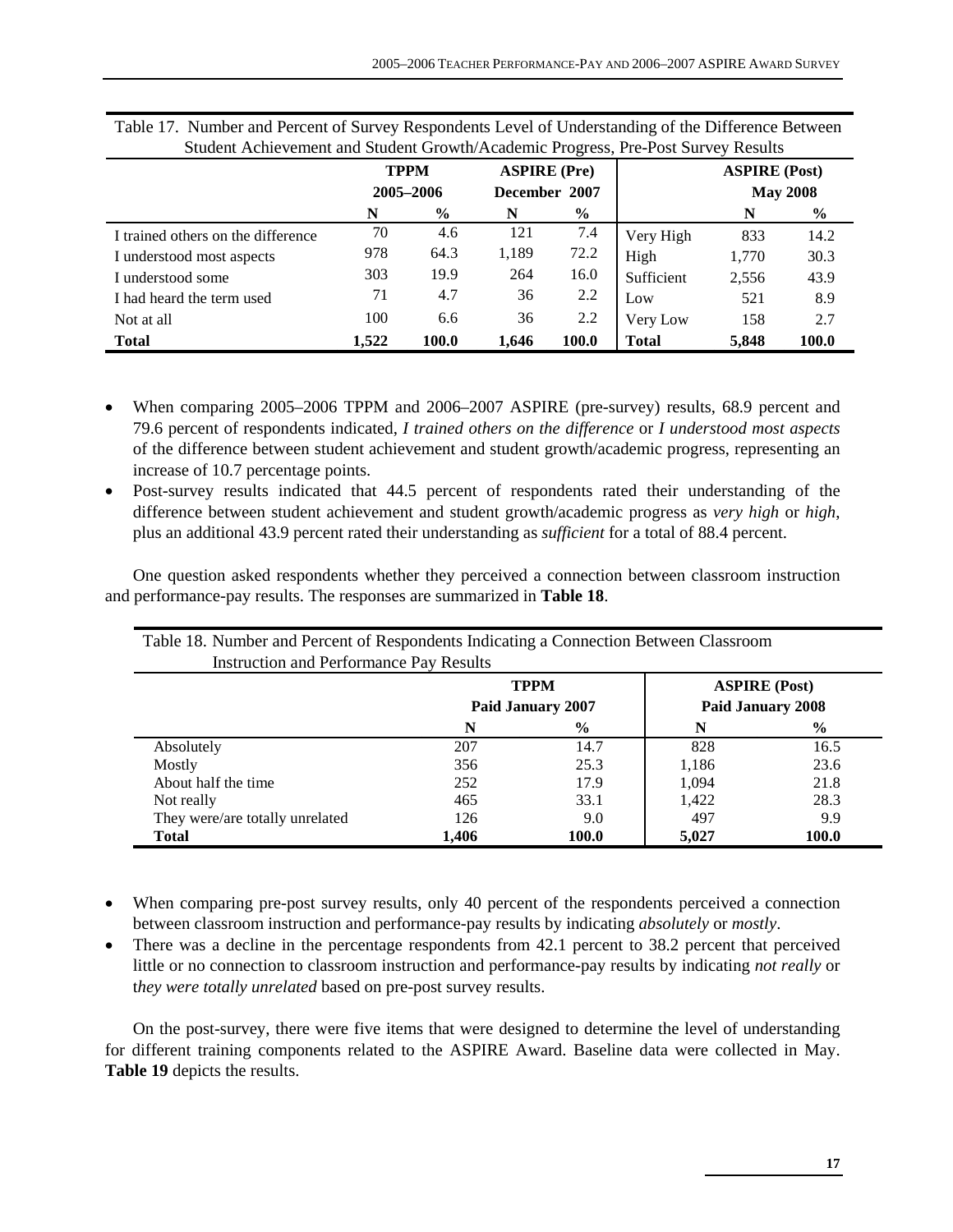| Components of the 2000–2007 AST INL Award, Daschill Data from I ost-Survey Nesults |       |                 |               |                   |               |                  |  |  |
|------------------------------------------------------------------------------------|-------|-----------------|---------------|-------------------|---------------|------------------|--|--|
|                                                                                    |       | <b>Very Low</b> | Low           | <b>Sufficient</b> | High          | <b>Very High</b> |  |  |
|                                                                                    | N     | $\frac{0}{0}$   | $\frac{6}{9}$ | $\%$              | $\frac{6}{9}$ | $\frac{0}{0}$    |  |  |
| My understanding of value-added analysis is:                                       | 5,844 | 5.6             | 15.7          | 50.0              | 21.0          | 7.7              |  |  |
| My understanding of how value-added                                                | 5,832 | 5.0             | 13.3          | 45.1              | 25.9          | 10.7             |  |  |
| information can help me as an educator is:                                         |       |                 |               |                   |               |                  |  |  |
| My understanding of how to read/interpret value-                                   | 5,817 | 5.7             | 18.0          | 47.0              | 21.6          | 7.7              |  |  |
| added reports is:                                                                  |       |                 |               |                   |               |                  |  |  |
| My understanding of the different stands of the                                    | 5,835 | 6.1             | 17.1          | 48.7              | 20.6          | 7.5              |  |  |
| 2007 ASPIRE Award Program was:                                                     |       |                 |               |                   |               |                  |  |  |
| My understanding of how 2007 ASPIRE Awards                                         |       |                 |               |                   |               |                  |  |  |
| were calculated/determined is:                                                     | 5,852 | 12.6            | 21.3          | 43.9              | 16.2          | 6.0              |  |  |

Table 19. Number and Percent of Survey Respondents Indicating Their Level of Understanding for Training Components of the 2006–2007 ASPIRE Award, Baseline Data from Post-Survey Results

- The training component for which the largest percentage of respondents indicated a *very high* or *high* level of understanding centered on how value-added information can help educators (36.6).
- The training component for which the largest percentage of respondents indicated a *very low* or *low*  level of understanding focused on understanding how the 2007 ASPIRE Awards were calculated/determined (33.9 percent).
- At least 43.9 percent of the post-survey respondents indicated they had a *sufficient* level of understanding for the five training components: value-added analysis, how value-added information can help educators, how to read/interpret value-added reports, the different strands of the 2007 ASPIRE Award Program, and how 2007 ASPIRE Awards were calculated/determined.

#### **Core Teachers and Non-Core Instructional Staff**

To determine whether there were differences in the level of understanding regarding student achievement and student growth, comparisons were made between core teachers/non-core instructional staff and instructional staff/non-instructional staff as summarized in **Table 20**. The percentage of core teachers indicating *I trained others on the difference* or *I understood most aspects* between student growth and student achievement increased by 10.1 percentage points from 2005–2006 to 2006–2007. For non-core instructional staff, there was an increase of 12.2 percentage points when examining the same response sets for 2005–2006 and 2006–2007. When comparing the level of understanding of core teachers to non-core instructional staff in 2005–2006, 70.1 and 62.1 percent, respectively, indicated *I trained others on the difference* or *I understood most aspects*. For 2005–2006, a higher percentage of core teachers indicated they understood the difference between student achievement and student growth by 7.4 percentage points. When comparing core teachers to non-core instructional staff in 2006–2007, 80.2 percent of core teachers and 74.9 percent of non-core instructional staff indicated *I trained others on the difference* or *I understood most aspects*, representing a difference of 5.3 percentage points.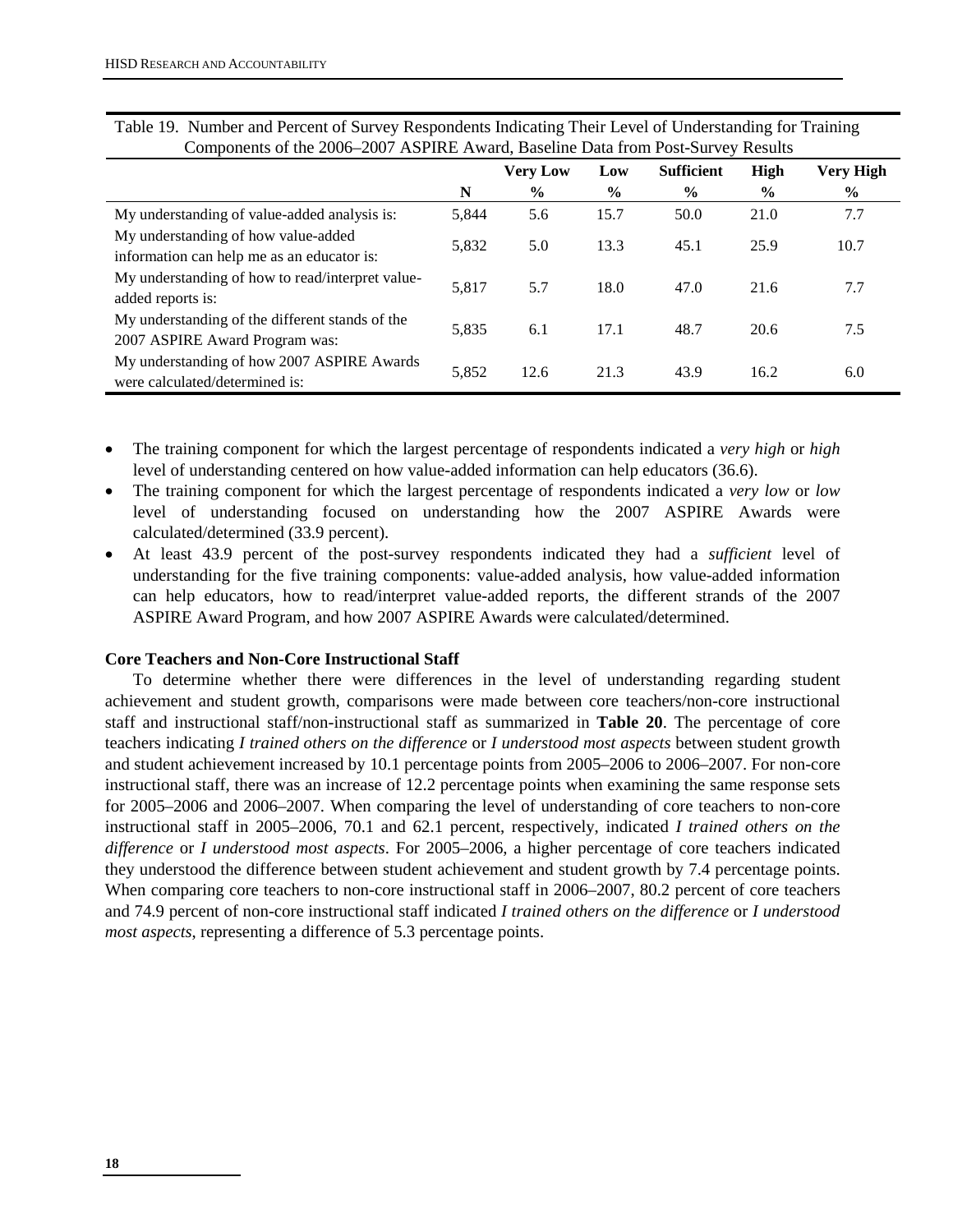|                                       |                      |               | <b>ASPIRE</b> (Pre-Survey)                              |               |              | <b>ASPIRE (Post-Survey)</b> |                                      |       |                                                |
|---------------------------------------|----------------------|---------------|---------------------------------------------------------|---------------|--------------|-----------------------------|--------------------------------------|-------|------------------------------------------------|
|                                       | <b>Core Teachers</b> |               | <b>Non-Core</b><br><b>Instructional</b><br><b>Staff</b> |               |              |                             | <b>Instructional</b><br><b>Staff</b> |       | <b>Non-Instructional</b><br>Staff <sup>*</sup> |
|                                       | N                    | $\frac{6}{9}$ | N                                                       | $\frac{0}{0}$ |              | N                           | $\frac{6}{9}$                        | N     | $\frac{0}{0}$                                  |
| I understand it<br>completely         | 71                   | 6.5           | 25                                                      | 9.1           | Very High    | 596                         | 14.0                                 | 168   | 15.2                                           |
| I understand most<br>aspects of it    | 809                  | 73.7          | 181                                                     | 65.8          | High         | 1.305                       | 30.8                                 | 302   | 27.4                                           |
| I understand some of it               | 167                  | 15.2          | 55                                                      | 20.0          | Sufficient   | 1.852                       | 43.6                                 | 513   | 46.5                                           |
| I understand a little of it.          | 26                   | 2.4           | 6                                                       | 2.2           | Low          | 377                         | 8.9                                  | 93    | 8.4                                            |
| This is the first I've<br>heard of it | 24                   | 2.2           | 8                                                       | 2.9           | Very Low     | 113                         | 2.7                                  | 28    | 2.5                                            |
| <b>Total</b>                          | 1.097                | 100.0         | 275                                                     | 100.0         | <b>Total</b> | 4.243                       | 100.0                                | 1,104 | 100.0                                          |

| Table 20. Number and Percent of Respondents Indicating a Clear Understanding of the Difference |
|------------------------------------------------------------------------------------------------|
| Between Student Achievement and Student Growth/Academic Progress by Core/Non-Core              |
| Instructional Staff and Instructional Staff/Non-Instructional Staff*                           |

\*Non-Instructional Staff also incorporates responses from principals, professional support, regional/central office personnel, and *other*.

- When comparing pre-survey results, 80.2 percent of core teachers and 74.9 percent of non-core instructional staff indicated that, *I understood it completely* or *I understood most aspects* of the difference between student achievement and student growth/academic progress, representing a difference of 5.3 percentage points.
- When comparing post-survey results, 44.8 percent of instructional staff and 42.6 percent of noninstructional staff rated their understanding of the difference between student achievement and student growth/academic progress as *very high* or *high*.
- Post-survey results indicated that 43.6 percent of instructional staff and 46.5 percent of noninstructional staff rated their understanding of the difference between student achievement and student growth/academic progress as *sufficient*.

Comparisons were made between core and non-core instructional staff to determine if there were differences in perceptions regarding the connection between classroom instruction and Performance-Pay results (see T**able 21**). For respondents who indicated *absolutely* or *mostly*, a higher percentage of core teachers indicated that that there was a connection between classroom instruction and performance-pay results by 14.5 percentage points. Alternatively, 16.6 percent of core teachers indicated that a connection existed *about half the time* compared to 23.7 percent of non-core instructional staff. A higher percentage of non-core instructional staff indicated that there was little to no connection between classroom instruction and performance-pay results as compared to core teachers by 7.5 percentage points. However, the percentage of core teachers indicating there was a connection was comparable to the percentage of core teachers indicating there was little to no connection (42.1 percent vs. 41.2 percent). Alternatively, only 27.6 percent of non-core instructional staff indicated there was a connection compared to 48.7 percent who indicated there was little to no connection.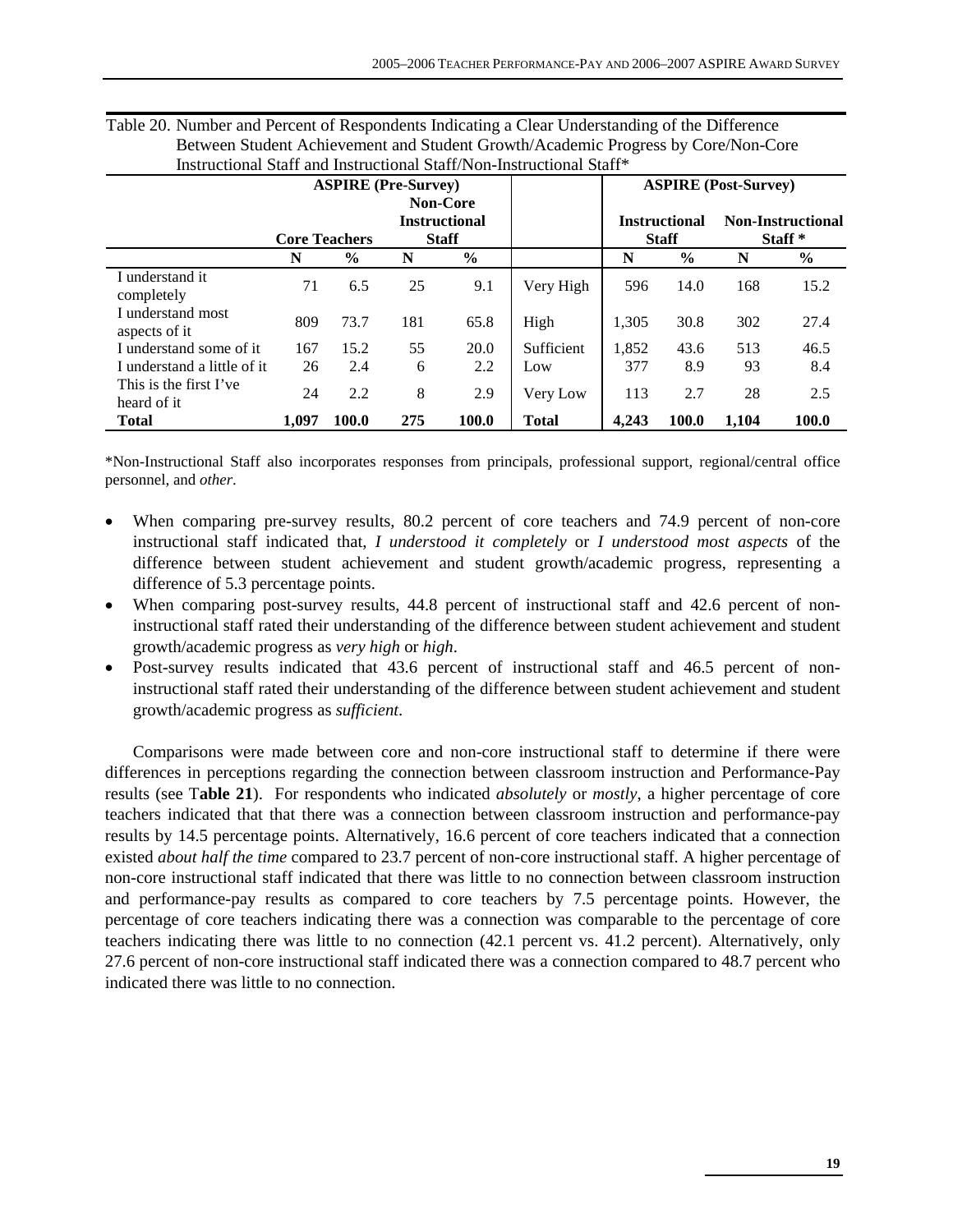| ппластенопат ван         | <b>TPPM</b> (Paid January 2007) |                      |                            |       | <b>ASPIRE (Paid January 2008)</b> |                |                                                                 |       |
|--------------------------|---------------------------------|----------------------|----------------------------|-------|-----------------------------------|----------------|-----------------------------------------------------------------|-------|
|                          | <b>Non-Core</b>                 |                      |                            |       |                                   |                |                                                                 |       |
|                          |                                 | <b>Core Teachers</b> | <b>Instructional Staff</b> |       |                                   |                | <b>Instructional Staff</b> Non-Instructional Staff <sup>*</sup> |       |
|                          | N                               | $\%$                 | N                          | $\%$  | N                                 | $\frac{6}{10}$ | N                                                               | $\%$  |
| Absolutely               | 143                             | 15.4                 | 20                         | 8.6   | 619                               | 15.2           | 207                                                             | 22.0  |
| Mostly                   | 247                             | 26.7                 | 44                         | 19.0  | 920                               | 22.7           | 258                                                             | 27.4  |
| About half the time      | 154                             | 16.6                 | 55                         | 23.7  | 888                               | 21.9           | 199                                                             | 21.1  |
| Not really               | 293                             | 31.6                 | 88                         | 37.9  | 1.194                             | 29.4           | 224                                                             | 23.8  |
| They are total unrelated | 89                              | 9.6                  | 25                         | 10.8  | 440                               | 10.8           | 53                                                              | 5.6   |
| Total                    | 926                             | 100.0                | 232                        | 100.0 | 4.061                             | 100.0          | 941                                                             | 100.0 |

Table 21. Number and Percent of Respondents Indicating a Connection Between Classroom Instruction and Performance Pay Results by Core/Non-Core Instructional Staff and Instructional Staff/Non- Instructional Staff\*

\*Non-Instructional Staff also incorporates responses from principals, professional support, regional/central office personnel, and *other*.

- For respondents that answered *absolutely* or *mostly*, a higher percentage of core teachers indicated that that there was a connection between classroom instruction and performance pay results by 14.5 percentage points for the Teacher Performance-Pay Model.
- Alternatively, 16.6 percent of core teachers indicated that a connection existed between classroom instruction and performance pay results *about half the time* compared to 23.7 percent of non-core instructional staff for the Teacher Performance-Pay Model.
- The percentage of core teachers indicating there was a connection between classroom instruction and performance pay results for the Teacher Performance-Pay Model was comparable to the percentage of core teachers indicating there was little to no connection (42.1 percent vs. 41.2 percent).
- For the Teacher Performance-Pay Model, a higher percentage of non-core instructional staff indicated *not really* or *they are totally unrelated* regarding the connection between classroom instruction and performance pay compared to non-instructional staff that indicated *absolutely* or *mostly* (48.7 vs. 27.6 percent).
- For respondents that indicated *absolutely* or *mostly*, a higher percentage of non-instructional staff indicated that that there was a connection between classroom instruction and performance pay results by 11.5 percentage points for the ASPIRE Award Program.
- For the ASPIRE Award, a higher percentage of non-instructional staff indicated *not really* or *they are totally unrelated* regarding the connection between classroom instruction and performance pay compared to non-instructional staff that indicated *absolutely* or *mostly* (40.2 percent vs. 37.9 percent).
- The percentage of instructional staff indicating there was a connection between classroom instruction and performance pay results about half the time was comparable to the percentage of non-instructional staff for the ASPIRE Award Program (21.9 percent and 21.1 percent, respectively).

#### **What were the criteria that respondents indicated they would prefer when choosing a teacher award model?**

One question asked respondents what factor would be preferred when choosing a teacher award model. The results are presented in **Table 22**.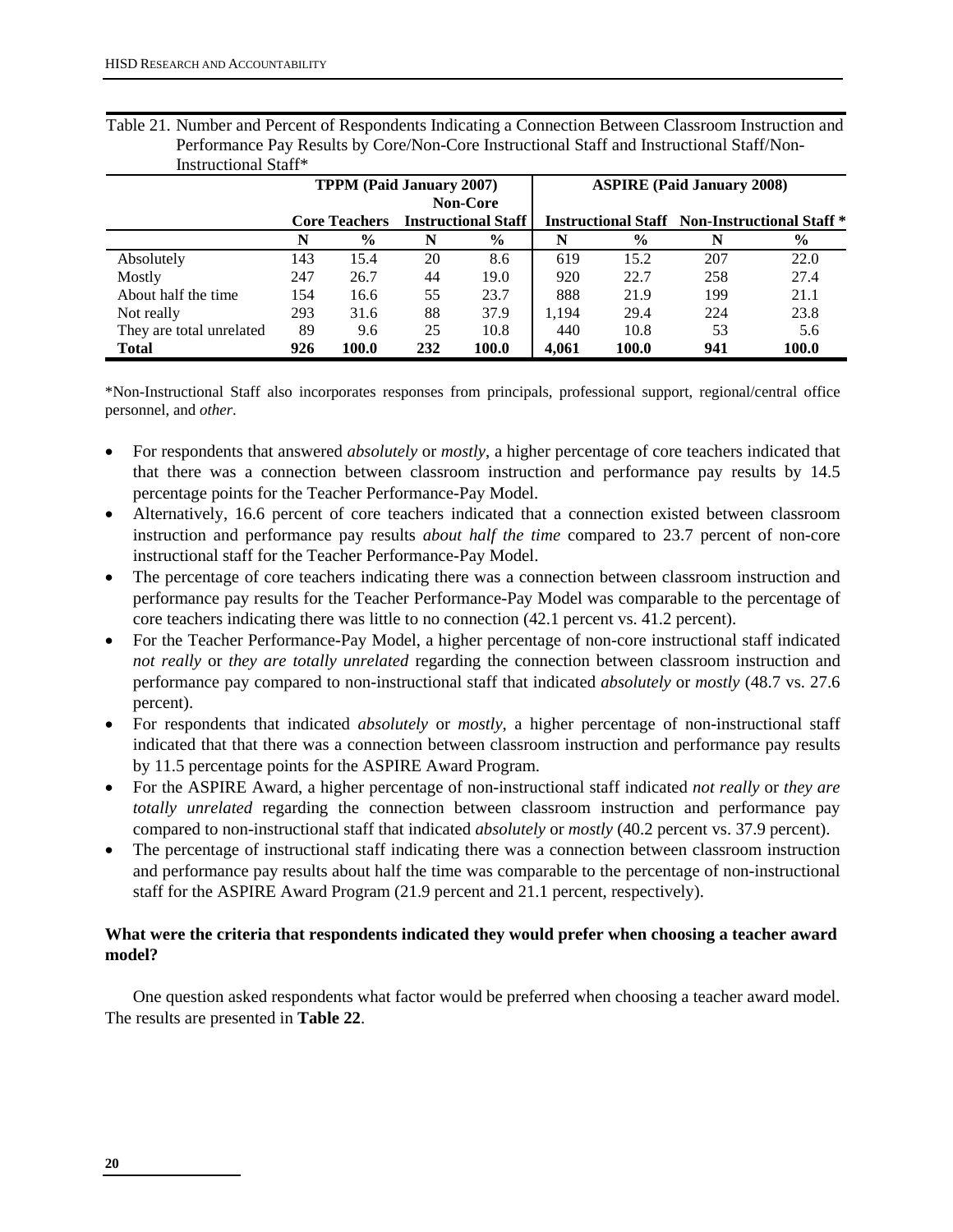|                                                                       | <b>TPPM</b><br>Paid January 2007<br>$\frac{6}{9}$<br>N |       | <b>ASPIRE</b> (Post) |                          |
|-----------------------------------------------------------------------|--------------------------------------------------------|-------|----------------------|--------------------------|
|                                                                       |                                                        |       |                      | <b>Paid January 2008</b> |
|                                                                       |                                                        |       | N                    | $\%$                     |
| Student growth at the classroom level only                            | 342                                                    | 19.5  | 944                  | 18.1                     |
| Campus-wide student growth only                                       | 265                                                    | 15.1  | 796                  | 15.3                     |
| A combination of student growth at the classroom<br>and campus levels | 986                                                    | 56.1  | 2,999                | 57.5                     |
| Other (please specify)                                                | 165                                                    | 9.4   | 473                  | 9.1                      |
| <b>Total</b>                                                          | 1.758                                                  | 100.0 | 5.212                | 100.0                    |

| Table 22. Number and Percent of Respondents Indicating the Preferred Factor to Base the ASPIRE |  |  |  |
|------------------------------------------------------------------------------------------------|--|--|--|
| Awards/Teacher Award Model                                                                     |  |  |  |

• Over half of the respondents selected a model based on a combination of student growth at the classroom and campus levels when comparing pre- and post-survey results.

For the pre-survey, of the 165 or 8.9 percent who indicated *Other*, a total of 163 provided at least one response. The data were grouped into emergent categories for a total of 209 responses. For the postsurvey, a total of 473 (7.5 percent) respondents provided at least one response. The data were grouped into emergent categories for a total of 521 responses. **Table 23** presents the number and percent of responses describing the criteria suggested by respondents for a teacher award model. The top four emergent categories reflected at least 63 percent of the responses for the pre-and post-survey.

The highest percentage of respondents indicated that they would prefer to develop a model based upon criteria other than student test scores from standardized assessments or for the teacher award model to incorporate qualitative measures as well as standardized test scores. The following criteria were suggested: teacher performance (i.e. teacher participation or involvement in the school/district and traditional measures such as years of experience, and educational degree(s)), school characteristics, student characteristics, appropriate assessments relative to academic ability or content area, growth at the grade level (teams) or department level, teachers set performance goals, and negotiation. A more comprehensive list is provided in **Appendix A**.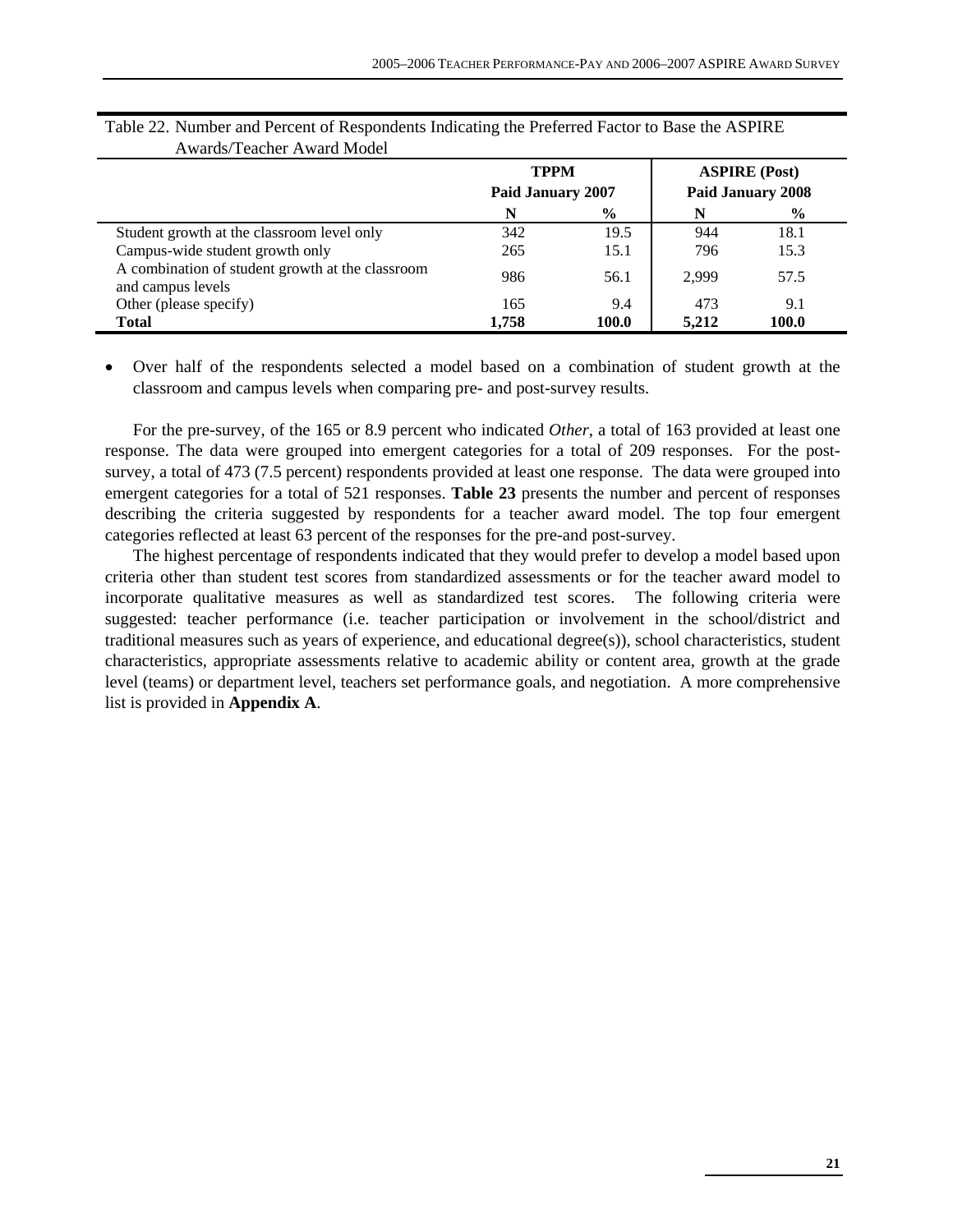| Performance Pay Model, ASPINE PIC-POSt Survey Results         |     |                     |     |                      |  |  |
|---------------------------------------------------------------|-----|---------------------|-----|----------------------|--|--|
|                                                               |     | <b>ASPIRE</b> (Pre) |     | <b>ASPIRE (Post)</b> |  |  |
|                                                               | N   | $\%$                | N   | $\%$                 |  |  |
| Developing a model based upon criteria other than             |     |                     |     |                      |  |  |
| standardized test scores or Incorporating criteria other than | 56  | 26.8                | 152 | 29.2                 |  |  |
| standardized test scores into a model                         |     |                     |     |                      |  |  |
| Pay raise across the board                                    | 32  | 15.3                | 55  | 10.6                 |  |  |
| Equitability regarding levels of compensation and eligibility | 23  | 11.0                | 65  | 12.5                 |  |  |
| No teacher award model                                        | 20  | 9.6                 | 99  | 19.0                 |  |  |
| Student growth at the classroom level                         | 19  | 9.1                 | 35  | 6.7                  |  |  |
| Factors impacting the model                                   | 18  | 8.6                 | 23  | 4.4                  |  |  |
| Campus growth                                                 | 12  | 5.7                 | 11  | 2.1                  |  |  |
| Passing Rates (TAKS)                                          | 10  | 4.8                 | 29  | 5.6                  |  |  |
| Miscellaneous                                                 | 9   | 4.3                 | 13  | 2.5                  |  |  |
| <b>Student Achievement</b>                                    | 7   | 3.3                 | 21  | 4.0                  |  |  |
| Don't Know/Not Sure                                           | 3   | 1.4                 | 11  | 2.1                  |  |  |
| No Changes to the model                                       |     |                     | 4   | 0.8                  |  |  |
| Total                                                         | 209 | 100.0               | 521 | 100.0                |  |  |

| Table 23. Number and Percent of Responses Describing Preferred Criteria for a Teacher |
|---------------------------------------------------------------------------------------|
| Performance Pay Model, ASPIRE Pre-Post Survey Results                                 |

- When comparing pre-post survey results, the highest percentage of respondents answering this question indicated that they would prefer to develop a model based upon criteria other than student test scores from standardized assessments or for the teacher award model to incorporate other performance measures as well as standardized test scores.
- Pre-survey respondents provided a greater variety of suggestions for performance measures to incorporate into a teacher award model than post-survey respondents did.
- Respondents indicating that they did not want a teacher award model reflected one of the largest increases when comparing pre-and post-survey results (9.4 percentage points).
- Reasons cited for having no teacher award model included "children are too different," or "I don't believe there is any fair way to do this. We are dealing with too many variables."
- When comparing pre-and post-survey results, 15.3 percent of the 209 pre-survey responses and 10.6 percent of the 521 post-survey responses indicated that teachers/staff wanted a pay raise across the board, representing a decline by 4.7 percentage points.

## **What were the recommendations for changing the 2006–2007 ASPIRE Award suggested by respondents?**

Question 27 asked respondents if they could change one aspect of the ASPIRE Award program what would it be and how should it be changed. Of the 1,851 pre-surveys completed, 1,042 surveys (56.3 percent) provided at least one response. Of the 6,383 post-surveys completed, 2,071 (32.4 percent) provided at least one response. The data were grouped into 19 emergent categories. Since multiple responses were provided, the percentages were based on the total number of responses (N=1,108 and N=2,329). **Table 24** presents the number and percent of responses describing the recommendations for changing the ASPIRE Award model. The top five emergent categories reflected at least 60 percent of the responses. The highest percentage of pre-and post-survey respondents indicated that they would change the model so that there was equitability regarding levels of compensation and eligibility (27.0 percent and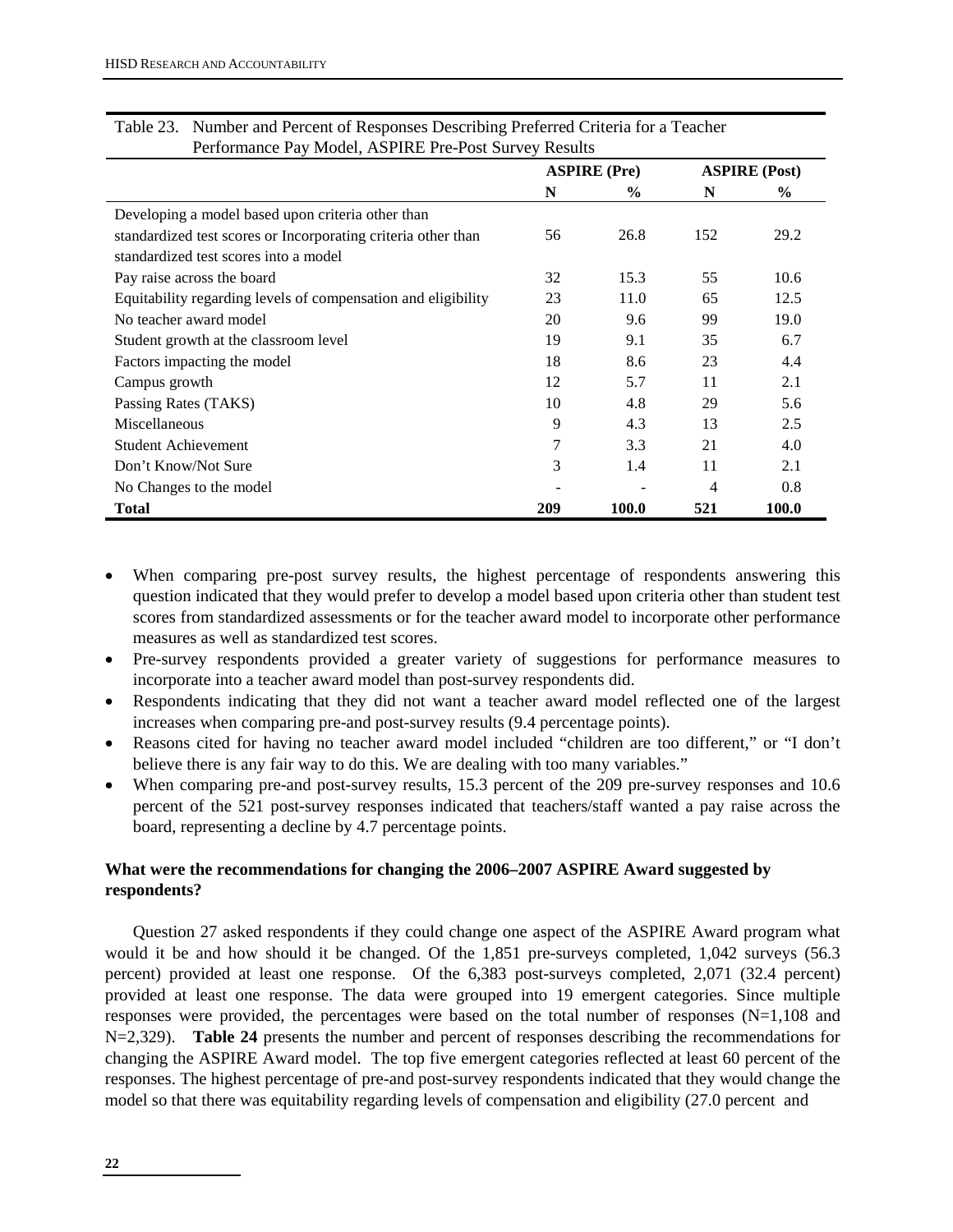|                                                                                                                                          |       | <b>Pre-ASPIRE</b> |       | <b>Post-ASPIRE</b> |
|------------------------------------------------------------------------------------------------------------------------------------------|-------|-------------------|-------|--------------------|
|                                                                                                                                          | N     | $\frac{6}{9}$     | N     | $\frac{6}{9}$      |
| Equitability regarding levels of compensation and eligibility                                                                            | 299   | 27.0              | 647   | 27.8               |
| Factors impacting student academic growth/calculation of<br>growth/logistical aspects of verification                                    | 113   | 10.2              | 230   | 9.9                |
| No change/Nothing/None                                                                                                                   | 96    | 8.7               | 190   | 8.2                |
| Other performance measures or criteria/appropriate assessment<br>Allocate more money for awards/allocate money or resources for          | 79    | 7.1               | 274   | 11.8               |
| specified group(s)/reallocate money so that particular groups benefit<br>and designated groups receive no award or their award is capped | 78    | 7.0               | 246   | 10.6               |
| Miscellaneous                                                                                                                            | 75    | 6.8               | 60    | 2.6                |
| No comment/NA                                                                                                                            | 62    | 5.6               | 106   | 4.6                |
| Not sure/Don't Know                                                                                                                      | 54    | 4.9               | 2.6   | 1.1                |
| No model                                                                                                                                 | 50    | 4.5               | 95    | 4.1                |
| Put it in salaries/raises                                                                                                                | 40    | 3.6               | 61    | 2.6                |
| Improve training/Provide clearer explanations                                                                                            | 30    | 2.7               | 58    | 2.5                |
| Too complex-simplify model and explanation                                                                                               | 23    | 2.1               | 9     | 0.4                |
| Student growth only (classroom-based)                                                                                                    | 21    | 1.9               | 47    | 2.0                |
| Student growth based on campus-wide rates                                                                                                | 16    | 1.4               | 40    | 1.7                |
| Time of payout                                                                                                                           | 16    | 1.4               | 41    | 1.8                |
| Improve communication about awards with a clear explanation of the                                                                       |       |                   |       |                    |
| calculations, and incorporate a variety of dissemination mechanisms<br>(multimedia pod casts, reports, e-mail).                          | 16    | 1.4               | 109   | 4.7                |
| Not just test scores                                                                                                                     | 15    | 1.4               | 17    | 0.7                |
| Level of aggregation (student, teacher, grade, department, campus)                                                                       | 14    | 1.3               | 46    | 2.0                |
| Keep award results confidential                                                                                                          | 11    | 1.0               | 27    | 1.2                |
|                                                                                                                                          | 1,108 | 100.0             | 2,329 | 100.0              |

| Table 24. Numbers and Percentages of Pre- and Post-Survey Responses for Recommended |
|-------------------------------------------------------------------------------------|
| Changes to the 2006–2007 ASPIRE Award                                               |

27.8 percent). For the 2006–2007 ASPIRE Award, non-core instructional personnel such as ancillary teachers, special education teachers, technologiest, librarians, nurses, foreign language teachers, Early Childhood through Grade 2, and Assistant Principals were only eligible for campus awards. Some respondents perceived that the differences in eligibility and compensation were divisive for campuses. Moreover, respondents indicated that many of the non-core instructional personnel assisted in tutoring or provided instructional activities that strengthened learning objectives, and they perceived their efforts as not being valued. At the high school level, awards were based on departmental performance, and some respondents indicated that they would like to have an appropriate assessment for their subject area so they would be eligible for an individual award. Regarding eligbility, pre-and post-survey respondents indicated that more flexibility in the model was needed so that first year teachers could be included, teachers who left the district, or a more equitable way of including teachers that provided instruction to multiple campuses or multiple grade levels.

 There were a number of factors that pre-post survey respondents indicated impacted student growth, the calculation of growth, and the logistical aspects of verification for growth calculations, and respondents indicated a need to either refine or include these factors in the model (10.2 percent and 9.9 percent). Some of these included: how to incorporate staff who tutor or assist other grade level teachers, multi-grade classrooms or classrooms with less than ten students, special populations such as gifted and talented who consistently perform at the highest levels and have little room to grow, special education populations, English language learners who are testing in English for the first time and are compared to the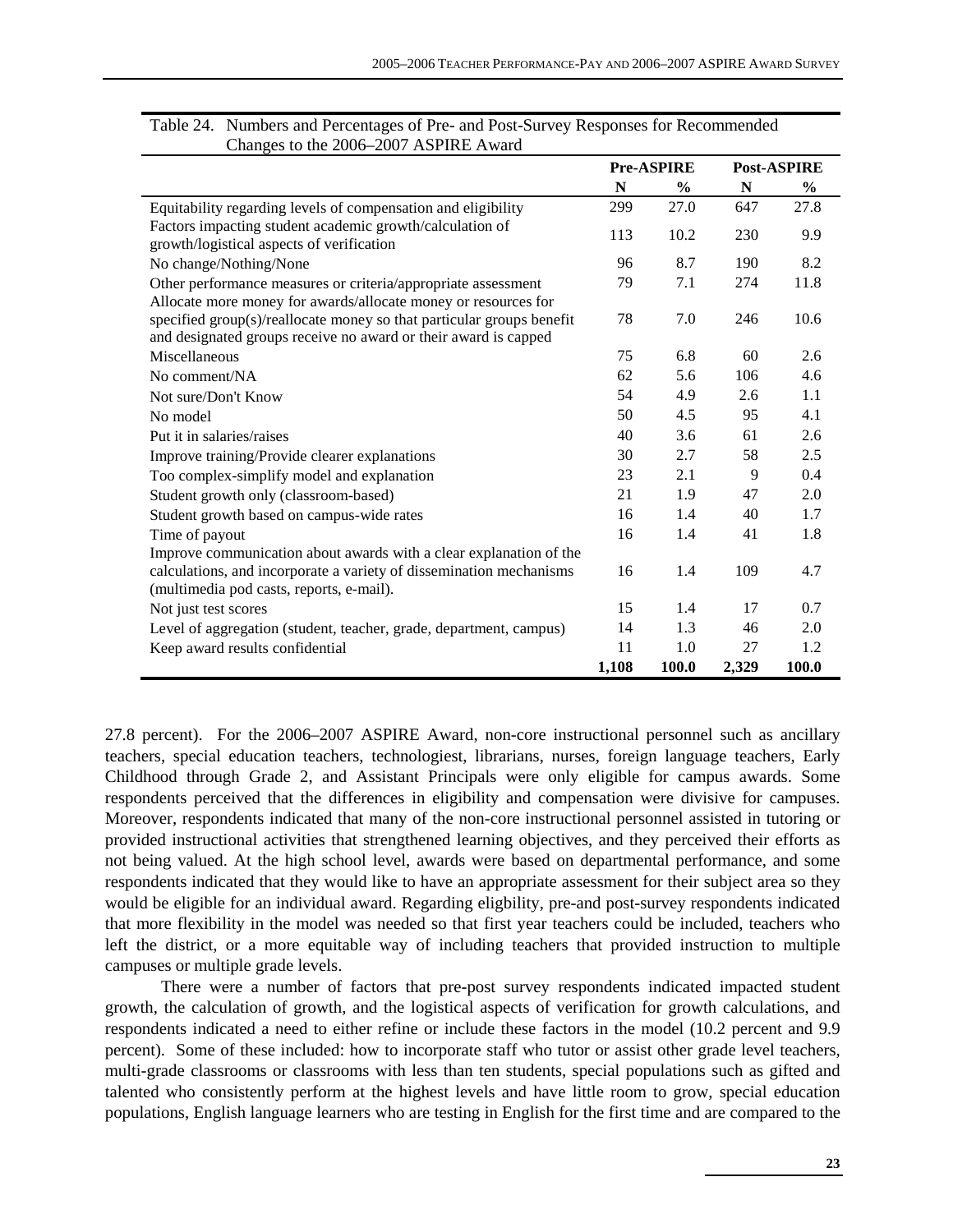regular population, immigrant students, student factors such as motivation, behavior/discipline, external personal factors (death, terminal illness), and attendance ("if they aren't present, how can they learn?"), teacher-student classroom ratio, measuring the percent of contribution of a teacher towards a student, measuring early childhood growth, measuring a subject area, like science, with no previous data, school factors such as the number of at-risk students, level of parent support, language spoken in the home, socioecomic status, differences in school resources, and the date of Stanford testing (move it to later in the year).

Although 8.7 and 8.2 percent of pre-post survey responses indicated that no changes were necessary, approximately seven percent of the pre-survey responses and twelve percent of post-survey responses centered on developing other performance measures or criteria and/or appropriate assessments. This emergent category reflected the highest percentage of increase when comparing pre-post survey results (4.7 percent). Respondents indicated a need to "get away from test scores being the only measure of growth. Award teachers who consistently achieve at high levels and who effect how students perceive learning." For non-core instructional staff, respondents suggested , "…create other measures of performance so they could earn the same amount of money that the core instructional staff can earn." Teacher evaluations, principal input, teacher input, and pre-post assessments that were appropriate measures for a subject area reflected suggestions made by respondents. High school teachers providing Advanced Placement instruction indicated that they would like Advanced Placement exams to be incorporated into the model rather than using TAKS so that there is an assessment aligned with their area of instruction. This would also permit them to be eligible for individual awards rather than only a departmental award.

When comparing pre-post survey results, the emergent category centering on *allocating more money for awards or allocating money or resources for specified groups or reallocating awards so that some groups benefit while others receive no award or their award is capped* increased by 3.6 percentage points. Non-instructional personnel, such as special education teachers or early childhood teachers, requested more money since they were not eligibile for all of the strands. After payout, some respondents indicated that TAKS teachers should receive more money, teachers providing instruction to students in lowperforming schools, or teachers providing instruction to students with disabilities should receive more of an award. Alternatively, some respondents felt that the awards paid to teachers should be larger than those paid to administrators. More specifically, one respondent cited, "*I feel more stipends should go to the teachers, not just huge bonuses to administrators who already have large salaries*."

There was an increase of 3.3 percentage points when comparing pre-to post-survey results for improving communication about the awards. Recommendations for improvement included changing the way information about ASPIRE reaches HISD staff by incorporating multimedia pod casts and multimedia tutorials, in addition to more timely reports and through e-mail. Based upon some of the open-ended responses, changes to the ASPIRE model need to be communicated more effectively, especially regarding eligibility.

#### **What was the best part of the 2006–2007 ASPIRE Award as perceived by respondents?**

Question 28 asked respondents to identify the best part of the ASPIRE Award and to support their answer with a reason. Of the 1,851 pre-surveys completed, 943 surveys (50.9 percent) provided at least one response. Of the 6,383 post-surveys completed, 1,515 (23.7 percent) provided at least one response. The data were grouped into 17 emergent categories. Since multiple responses were provided, the percentages were based on the total number of responses  $(N=1,062$  and  $N=1,626)$ . **Table 25** presents the number and percent of responses describing the "best part" of the ASPIRE Award model. The highest category of response for both pre-and post-surveys focused on *The idea/concept of receiving an award or receiving the award itself* (24.5 percent and 29.4 percent). The highest change when comparing pre-to-post survey results centered on a 10.4 percent increase in respondents that indicated *there was no best part* of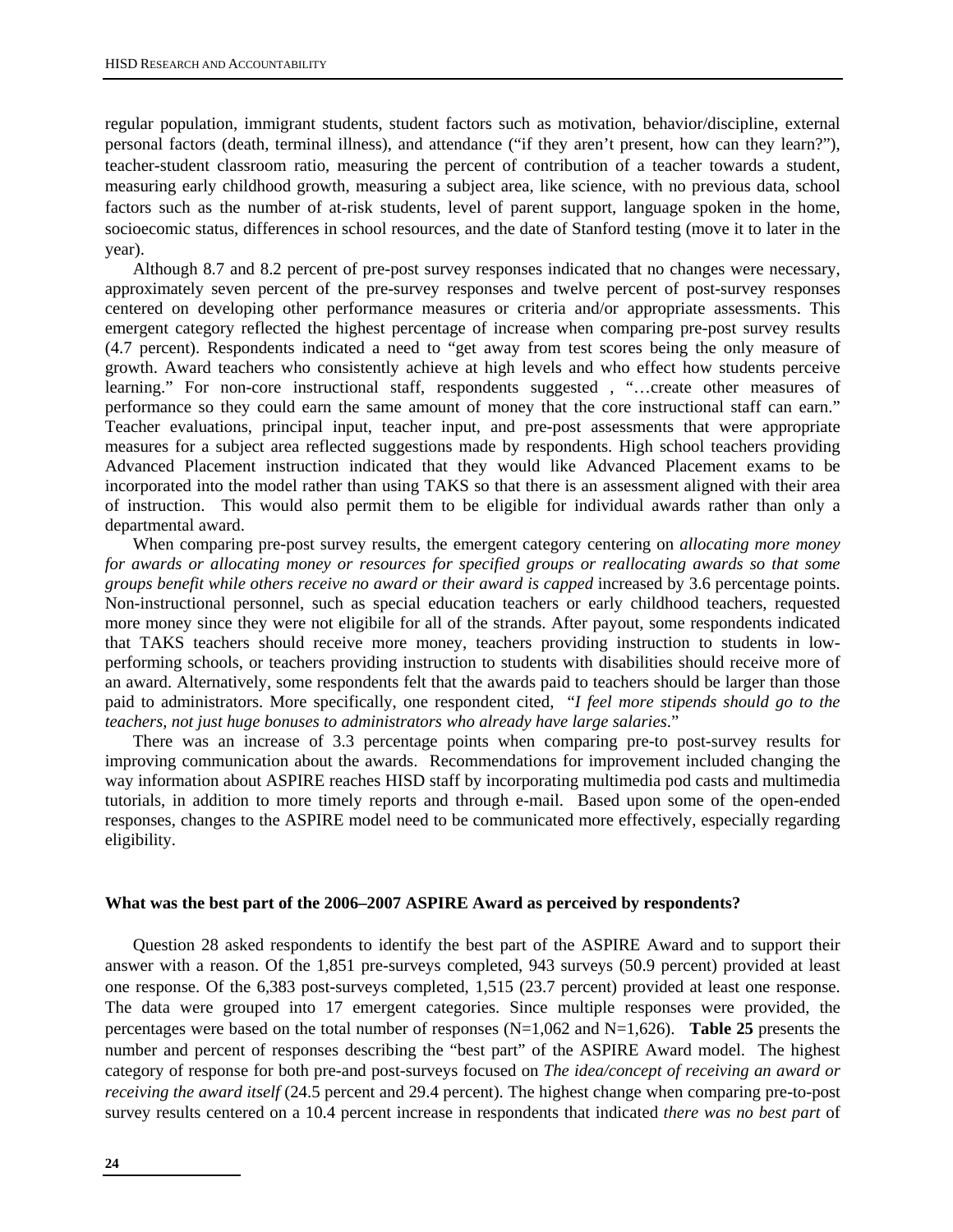the ASPIRE Award program. There were two emergent categories applicable to only post-survey respondents: *communication abut the award* and *timely distribution of awards*.

| 2006-2007 ASPIRE Award                                               |                   |       |                    |               |
|----------------------------------------------------------------------|-------------------|-------|--------------------|---------------|
|                                                                      | <b>Pre-ASPIRE</b> |       | <b>Post ASPIRE</b> |               |
|                                                                      | N                 | $\%$  | N                  | $\frac{0}{0}$ |
| The idea/concept of receiving an award or receiving the award itself | 260               | 24.5  | 478                | 29.4          |
| Using value-added analysis/Basing model on student growth            | 202               | 19.0  | 125                | 7.7           |
| The ASPIRE Award model is more inclusive/fair/better model           | 97                | 9.1   | 162                | 10.0          |
| Receiving recognition/respect/acknowledgement                        | 71                | 6.7   | 92                 | 5.7           |
| There is no best part/none/nothing                                   | 72                | 6.8   | 280                | 17.2          |
| Not sure/Don't know                                                  | 66                | 6.2   | 17                 | 1.0           |
| Supportive miscellaneous comments                                    | 59                | 5.6   | 25                 | 1.5           |
| The ASPIRE Award model is inequitable in terms of levels of          |                   |       |                    |               |
| compensation and eligibility/External factors impact the fairness or | 59                | 5.6   | 63                 | 3.9           |
| accuracy of the model                                                |                   |       |                    |               |
| No comment/NA                                                        | 50                | 4.7   | 157                | 9.7           |
| Increases motivation/teamwork (n=38, n=48)/Decreases                 | 42                | 4.0   | 62                 | 3.8           |
| motivation/teamwork $(n=4, n=14)$                                    |                   |       |                    |               |
| Not supportive miscellaneous comments                                | 28                | 2.6   | 25                 | 1.5           |
| Student learning/success/Improving teaching/learning                 | 34                | 3.2   | 67                 | 4.1           |
| Training was useful $(n=22, n=8)/T$ raining was a waste of time      | 22                | 2.1   | 11                 | 0.7           |
| $(n=0,n=3)$                                                          |                   |       |                    |               |
| Communication about the award/program/breakdown of                   |                   |       | 47                 | 2.9           |
| results/verification process/feedback survey/appeals process         |                   |       |                    |               |
| The timely distribution of awards                                    |                   |       | 15                 | 0.9           |
| <b>Total</b>                                                         | 1,062             | 100.0 | 1,626              | 100.0         |

Table 25. Numbers and Percentages of Responses Describing the Best Part of the

## **Conclusions**

The purpose of the Teacher Performance-Pay Model (TPPM) and ASPIRE Award Survey was to gain insight regarding the level of knowledge and perceptions of Houston Independent School District (HISD) teachers and staff toward the first two years of implementation of growth based performance pay in HISD, as well as their perceptions regarding the overall concept of teacher performance pay. In addition, the surveys were designed to allow stakeholders to provide recommendations regarding model development and implementation of ASPIRE.

Overall, there were five key areas showing a positive direction for the ASPIRE Award program: support for the program, increase in the number of participants who received training, increase in the knowledge gained from training, an increase in the number of survey respondents, and recommendations made by respondents. First, when comparing pre-survey to post-survey results, the number of respondents increased from 1,851 to 6,383. By capturing a larger number of respondents, perceptions and feedback can be generalized to a greater degree. Based on pre-survey and post-survey results, the percentage of respondents that indicated they were *somewhat opposed* or *opposed* toward the concept of pay for performance models decreased by 9.2 percentage points after the payout of both models. There was an increase in the number of teachers and staff receiving training, and the increase in training led to an increase in their understanding of the ASPIRE model and its components. More specifically, the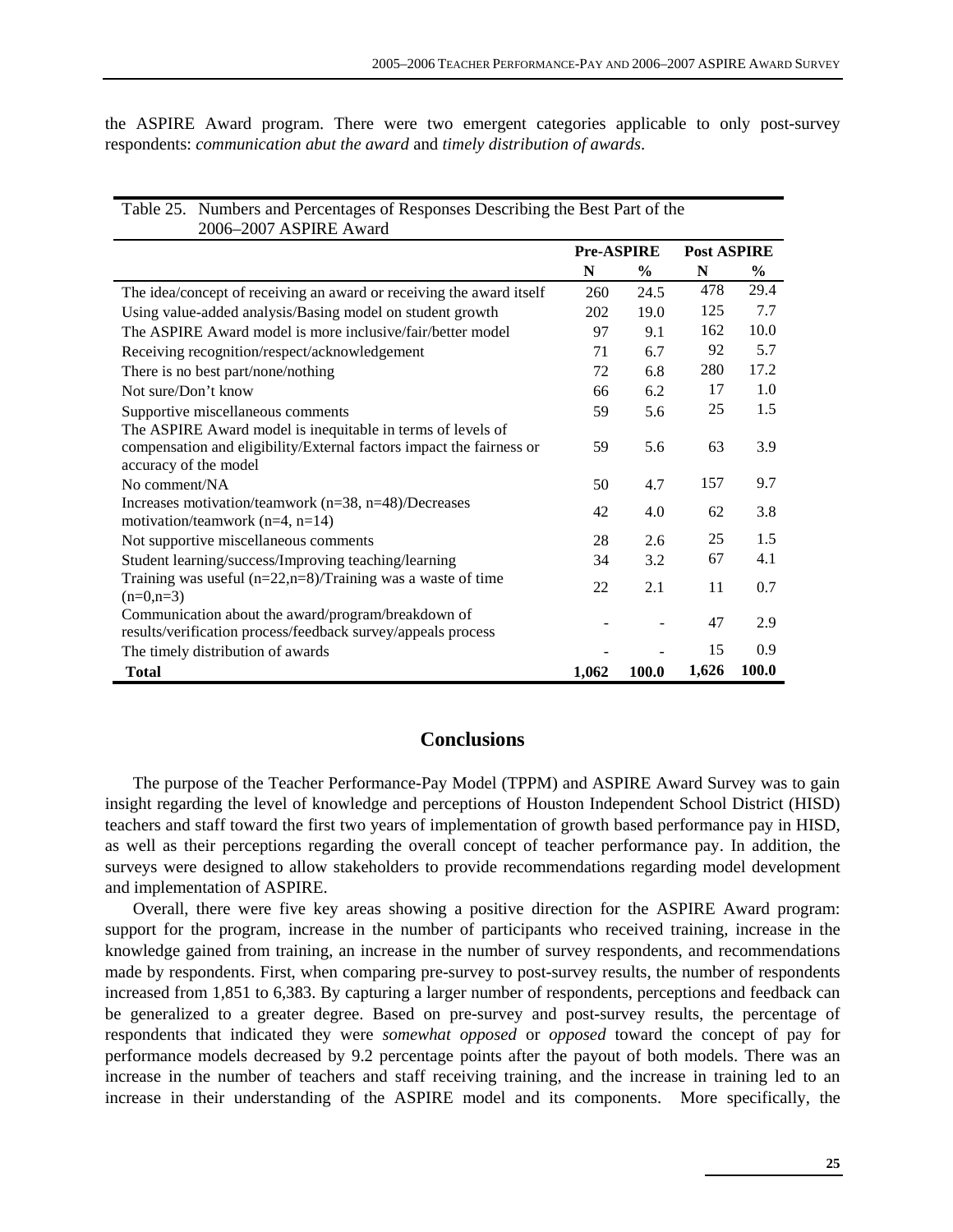component for which the largest percentage of respondents indicated a *sufficient* level of understanding centered on understanding value-added analysis (50 percent).

Recommendations were made by respondents to improve the program. These included, but were not limited to, issues pertaining to eligibility, factors that may impact the fairness of the model, streamlining the verification process, and requests for increased compensation. Many of their recommendations were incorporated into the 2007–2008 model approved by the Board of Education on June 12, 2008.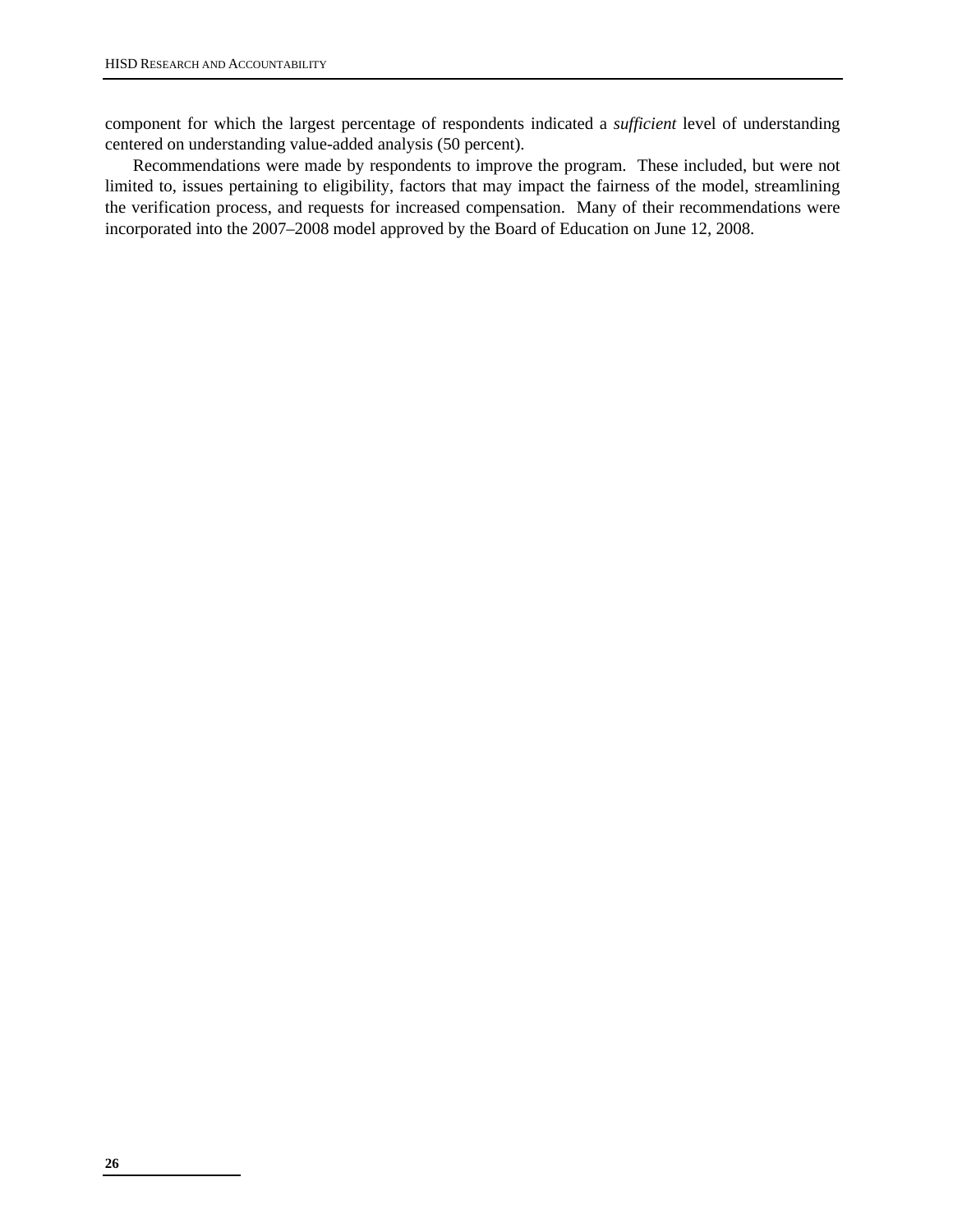# **APPENDIX A**

## 26A. Other (specify):

|                                                                                        | N   | $\frac{6}{6}$ |
|----------------------------------------------------------------------------------------|-----|---------------|
| Developing a model based upon criteria other than standardized test scores or          |     |               |
| Incorporating criteria other than standardized test scores into a model (see below for | 56  | 26.8          |
| more specific criteria)                                                                |     |               |
| Teacher Performance (teacher participation/involvement in the school/district and      |     |               |
| traditional measures):                                                                 |     |               |
| Leadership positions in the school and district,<br>$\bullet$                          |     |               |
| Participation in school/district committees,<br>$\bullet$                              |     |               |
| Mentoring/tutoring,<br>$\bullet$                                                       |     |               |
| Contact logs with parents,<br>$\bullet$                                                |     |               |
| Extra duties,<br>$\bullet$                                                             |     |               |
| Special awards/recognition received by the teacher and the school,<br>$\bullet$        |     |               |
| Direct sponsorship for extracurricular activities,<br>$\bullet$                        |     |               |
| PDAS scores,<br>$\bullet$                                                              |     |               |
| Professional development,<br>$\bullet$                                                 |     |               |
| Educational degree(s),<br>$\bullet$                                                    |     |               |
| Teaching experience (content or special population),<br>$\bullet$                      |     |               |
| Years of teaching experience,<br>$\bullet$                                             |     |               |
| Number of teacher preparations, and<br>$\bullet$                                       |     |               |
| Number of students taught, and teacher performance.<br>$\bullet$                       |     |               |
| <b>School Characteristics</b>                                                          |     |               |
| School climate,<br>$\bullet$                                                           |     |               |
| Low SES/low achieving students,                                                        |     |               |
| Accountability rating,<br>٠                                                            |     |               |
| High school graduation rates,<br>٠                                                     |     |               |
| Increase in IB diploma candidates,                                                     |     |               |
| Student attendance,<br>$\bullet$                                                       |     |               |
| Parent/community involvement.<br>$\bullet$                                             |     |               |
| <b>Student Characteristics</b>                                                         |     |               |
| Promotion status,<br>٠                                                                 |     |               |
| Student attendance,<br>$\bullet$                                                       |     |               |
| Student conduct, and<br>$\bullet$                                                      |     |               |
| Student grades.<br>$\bullet$                                                           |     |               |
| Appropriate Assessments relative to academic ability or content area                   |     |               |
| Teacher assessments for electives,<br>$\bullet$                                        |     |               |
| End of Course exams per teacher in every area not just core,<br>٠                      |     |               |
| Portfolio,<br>٠                                                                        |     |               |
| Authentic assessments,<br>٠                                                            |     |               |
| Assessments appropriate for G/T population<br>٠                                        |     |               |
| Growth at the grade level (teams)/Department level                                     |     |               |
| Teachers set performance goals                                                         |     |               |
| Negotiation                                                                            |     |               |
| Pay raise across the board                                                             | 32  | 15.3          |
| Equitability regarding levels of compensation and eligibility                          | 23  | 11.0          |
| No model                                                                               | 20  | 9.6           |
| Student growth at the classroom level                                                  | 19  | 9.1           |
| Factors Impacting the model                                                            | 18  | 8.6           |
| Campus growth                                                                          | 12  | 5.7           |
| Passing Rates (TAKS)                                                                   | 10  | 4.8           |
| Miscellaneous                                                                          | 9   | 4.3           |
| <b>Student Achievement</b>                                                             | 7   | 3.3           |
| Don't Know/Not Sure                                                                    | 3   | 1.4           |
| <b>Total</b>                                                                           | 209 | 100.0         |